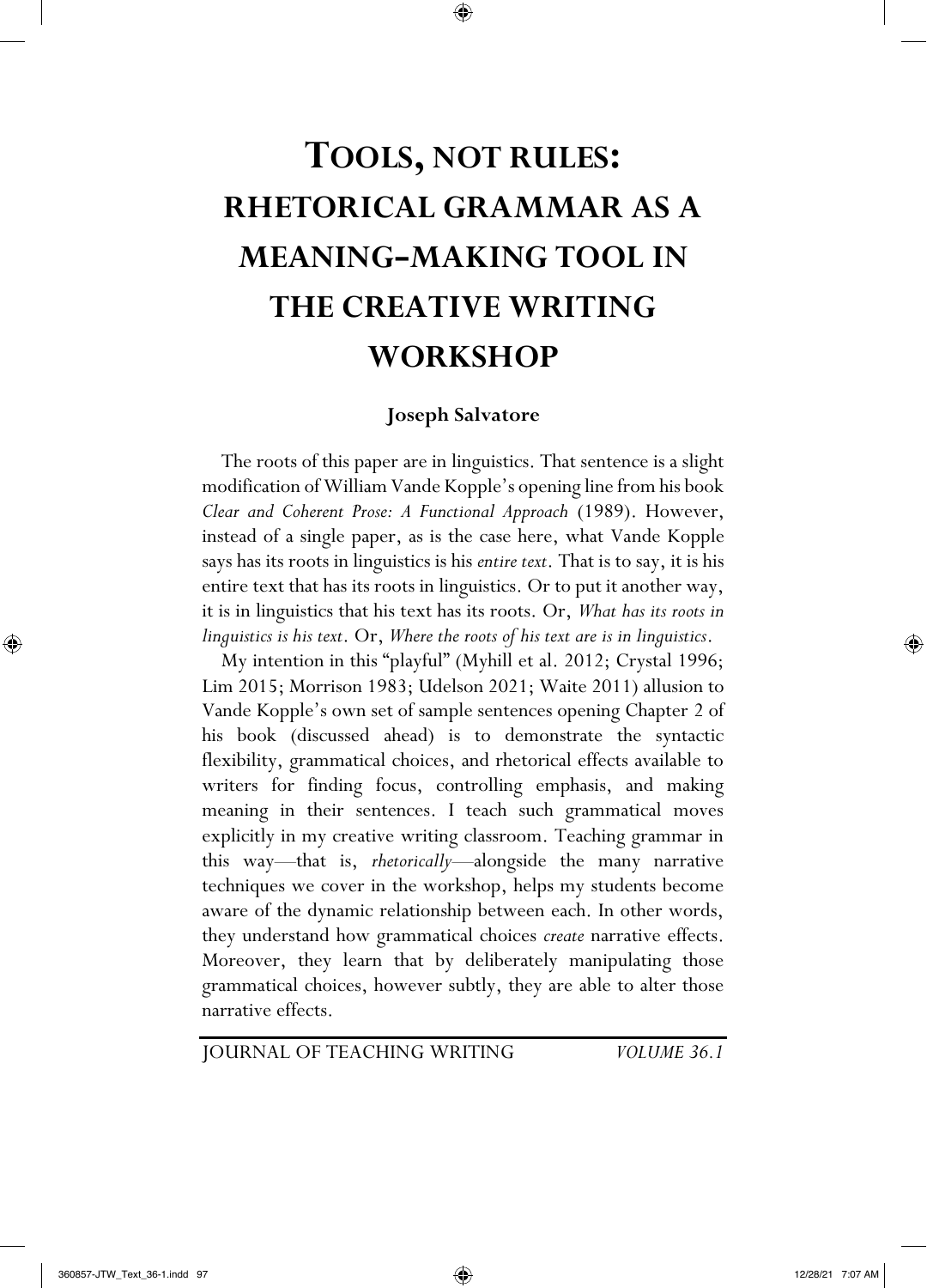Such an approach keeps the pedagogical focus on making informed choices rather than on avoiding error. Students can decide for themselves which structures to choose for which context. Rather than prescribing isolated grammatical forms for particular narrative techniques ("avoid the passive," "use concrete verbs," "show, don't tell," "vary your sentence length"), rhetorical grammar is a descriptive approach that enlarges students' language awareness and equips them with agency and the power to make critical and creative choices for themselves. Moreover, rhetorical grammar is a coherent theoretical framework that teaches students not merely to identify and select syntactic forms, but to understand what those forms can contribute to the intended meaning of their writing. Students learn that their grammatical choices can be informed by their own critical and creative thinking, and further, that those choices can support what best serves their writing, rather than what serves solely grammatical correctness. Thus rhetorical grammar helps my creative writing students become aware of grammar and syntax as a set of tools, rather than as a set of rules; it emphasizes the individual sentence as much as the completed story. I have found that by developing such linguistic awareness my students become better writers, better readers, and better workshop respondents.

⊕

 As demonstrated above, I agree with Shirley Geok-lin Lim (2015) that creative writing pedagogy should strive "to encourage a playful, innovative attitude to the language's forms and conventions"…including "forms of bilingual mixings, nonstandardized English usage, and experimental stylistics, features that mark texts as 'creative' in being innovative, new and challenging." Similarly, poet and compositionist Stacey Waite (2011) refers to queering grammar: "And it is something queer indeed to *play* with grammar…to imitate a style that obscures meaning or reflects a meaning already and always obscured…We might also look at sentences differently—as having more possibilities than we initially imagined" (Waite, 180, emphasis in original). And when asked in an interview what she thinks is "distinctive" about her fiction, what makes it "good," Toni Morrison

92 JOURNAL OF TEACHING WRITING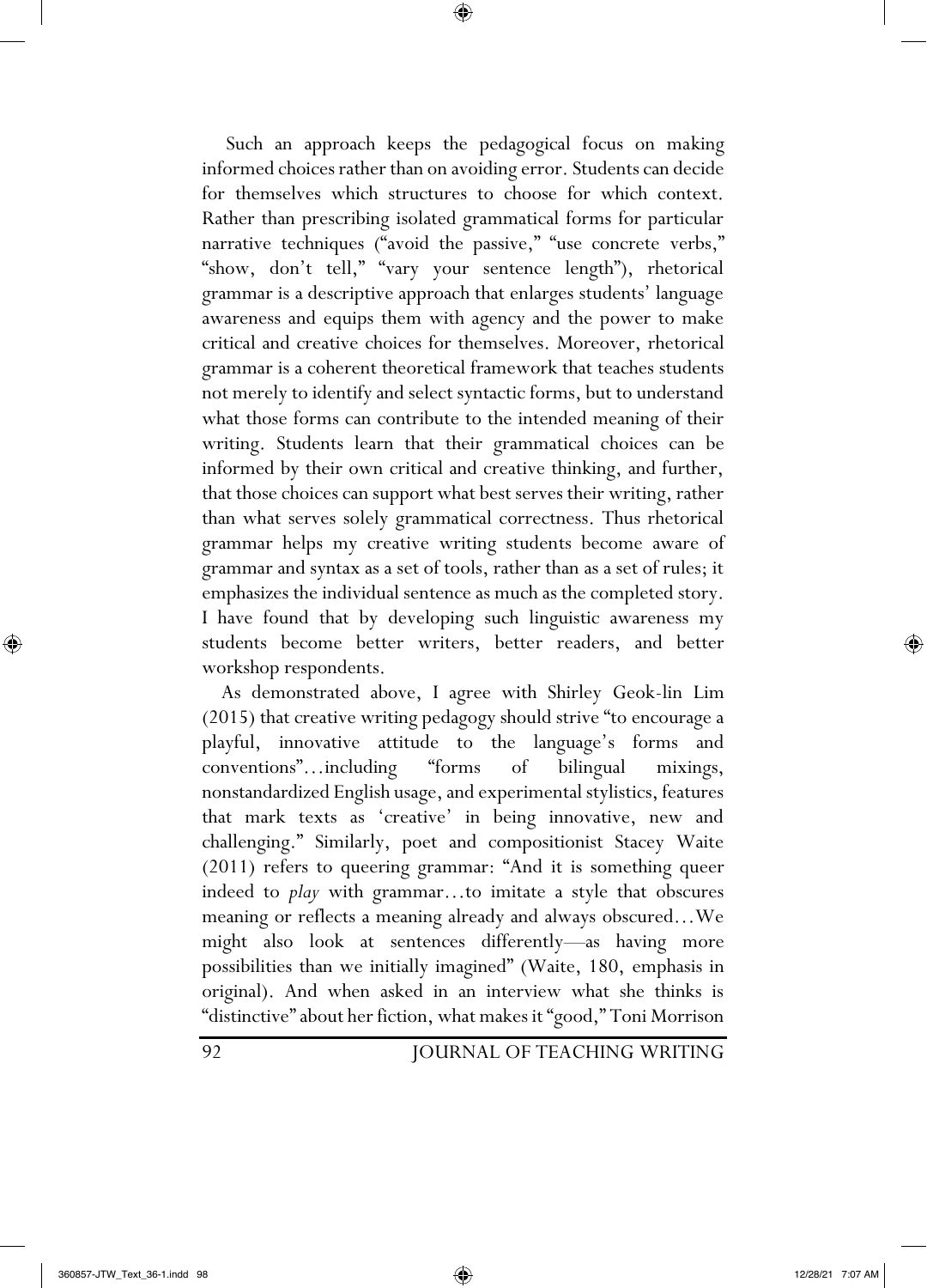said "The language, only the language. … It is the thing that black people love so much—the saying of words, holding them on the tongue, experimenting with them, playing with them" (Morrison interviewed in Le Claire and McCaffery 1983, 256). For Geok-lin Lim, Waite, and Morrison, the emphasis is as much on creative language play and discovery as it is on the finished edited product. Bruce Horner (2018) argues that such an approach shifts the work of the creative writing workshop from "producing commodities identified as 'creative'" to "being occasions in which writers work actively and deliberately on producing and reproducing and revising language," whether or not that language be playful or "ordinary" (126). By bringing rhetorical grammar into the creative writing classroom, I invite students to explore the possibilities of their own language.

⊕

 Yet for many creative writing teachers who are unaware of rhetorical grammar but who wish to expand their students' critical language awareness, the field of creative writing has not sufficiently articulated a coherent pedagogy; and when it has put forth an approach to grammar, the discussions have tended to be prescriptive, conservative, elitist and exclusionary. For example, in *Gotham Writers' Workshop: Writing Fiction: The Practical Guide From New York's Acclaimed Creative Writing School* (2003), the topic of grammar comes at the end of the book, in a chapter having to do with revision—the end-stage of the writing process—and it takes up less than one full page. Yet in that short space, the writer firmly positions grammar as an exclusionary gatekeeper whose power should be uncritically accepted. He twice equates using good grammar with being *civilized*: "Grammar is … something civilized people agree upon… (it) is one of the few things, maybe the only thing, that keeps us civilized…Use it….with due respect to the powerful minds that have brought it to bear over the ages. … buy a copy of *The Elements of Style*, by William Strunk and E.B. White. …Whatever you need to know about (grammar) is in there." He concludes by advising the reader to "master" (grammar), or else "people may just think you're dumb" (Selgin 228).

TOOLS, NOT RULES 93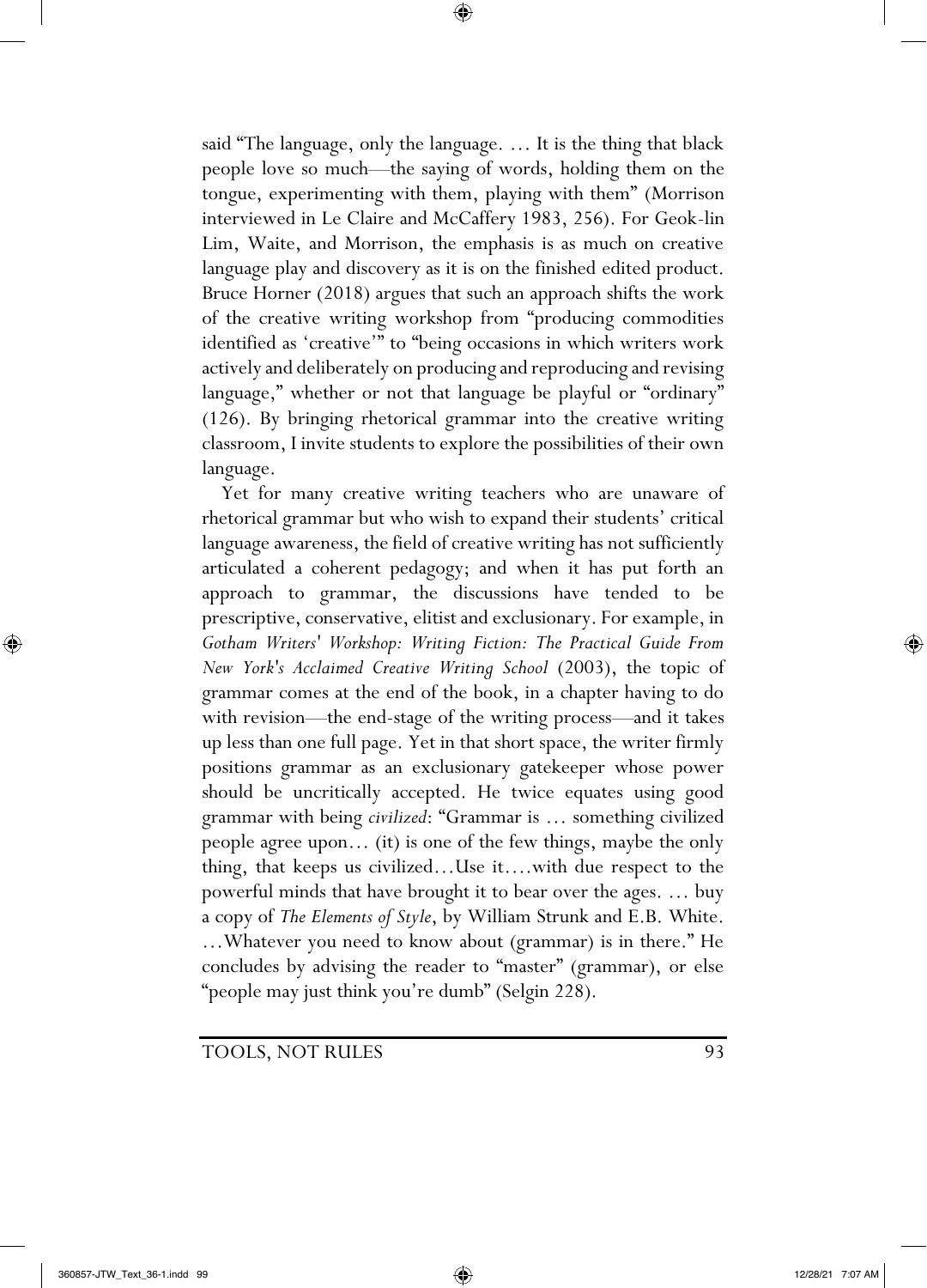Less strident but as inadequate as Gotham's pedagogy is the statement on grammar offered by the Association for Writers and Writing Programs (AWP), the largest national creative writing organization. In its "Recommendations on the Teaching of Creative Writing to Undergraduates," the AWP advises that students should have a "strong command of grammar: Creative writing classes require that students broaden and deepen skills they may have first developed in their classes of composition, grammar, and rhetoric." Reducing grammar to a skill, the statement's authors miss an opportunity to illuminate and advocate for the vast affordances that conscious metalinguistic knowledge and critical language awareness can bring to the practice and profession of creative writing. Furthermore, by not defining what kind of grammar is being referred to, they make tacit the assumption that there is only one monolingual standardized grammar. Rather than to reveal, these assumptions make invisible the power and privilege of language in the writing classroom and reinforce a deficit discourse (Shapiro, 2014) of student learning—those who do not "master" it are "uncivilized" and "dumb."

⊕

 Helping my undergraduate L1 and L2 creative writers (who come from diverse cultural and geopolitical backgrounds, working together in the same New York City multilingual classroom) become aware that there are many different English grammars (Kolln, et al 2016, 3) and world Englishes (Kolln et al 2016, 4; Lim 2015) provides my students with an enlarged global perspective on "creative" writing and gives them a broad set of tools for analyzing the range of linguistic encounters they will have with a text; it reveals the power that language carries into the classroom; it supports critical-reading skills; supplies a shared vocabulary for offering explicit feedback rather than impressionistic commentary; encourages the intentional manipulation of grammar and syntax for making meaning rather than avoiding error; presents grammar in an equitable, inclusive and descriptive way, and promotes linguistic justice and anti-racist workshop pedagogies.

 In this paper, I consider the role of grammar both in writing studies and in the craft books of well-regarded creative writers,

94 JOURNAL OF TEACHING WRITING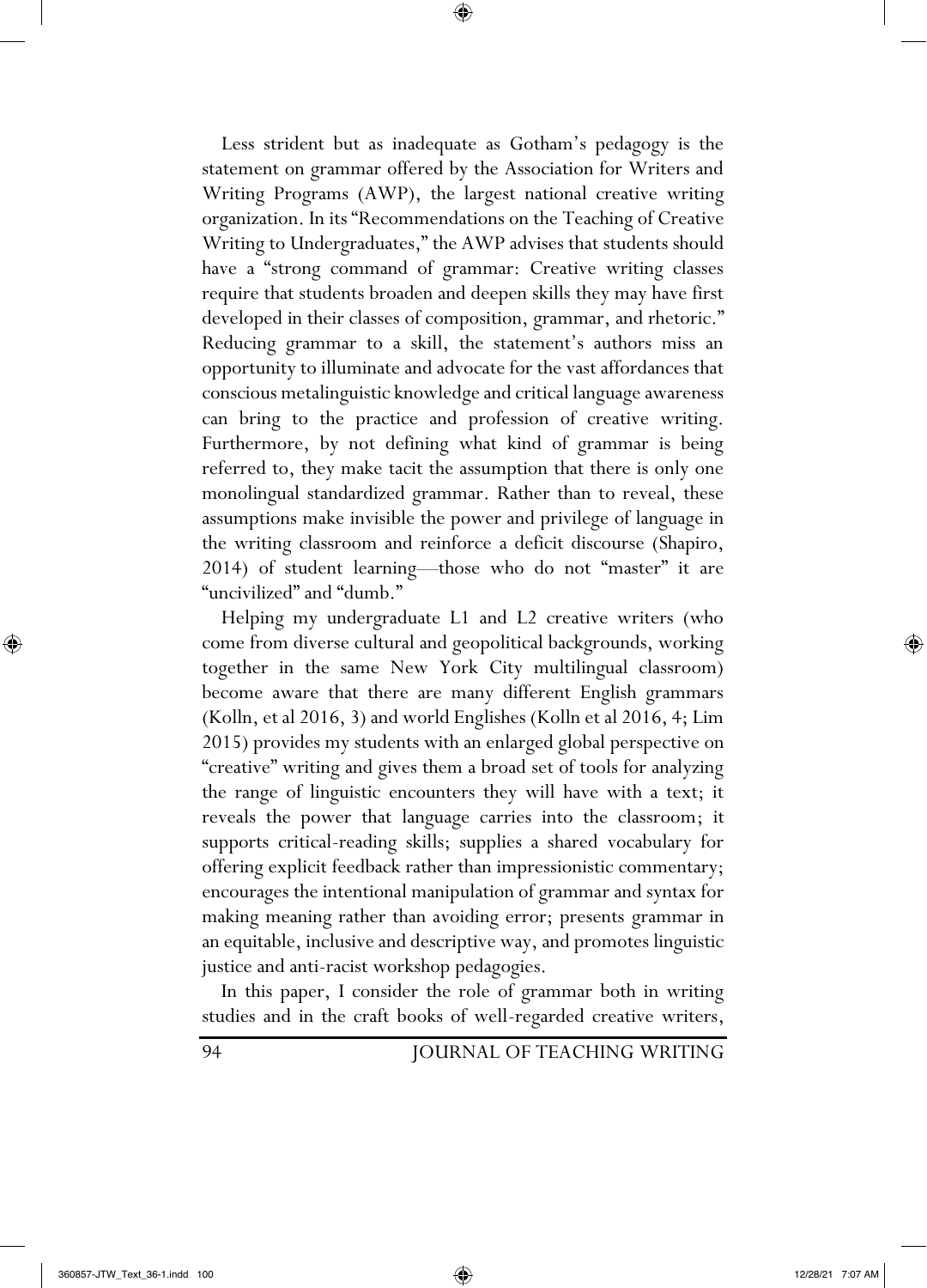discussing the advantages and limitations of the latter. From there I give an overview of rhetorical grammar and describe how I have incorporated it in explicit and inclusive ways into my creative writing workshops. To demonstrate the method, I discuss the concepts of *focus* and *emphasis*, suggest linguistic approaches for controlling them in our sentences, and share a lesson for teaching such concepts to creative writing students by introducing a tool called the *it-*cleft, a linguistic structure that allows writers to control focus by manipulating syntax and shifting emphasis within a sentence. I offer a detailed explanation of its use in the hopes of making the lesson accessible for teachers and students of varying backgrounds. From my own experience of working with authentic *it*-cleft examples, I also include a summarized model of productive in-class prompts and responses. A large selection of my *it-*cleft examples are drawn from our class mentor text, Toni Morrison's *Sula* (1973).<sup>1</sup> I chose *Sula* both for its literary meaning—the way Morrison interrogates and dramatizes issues of race, gender, identity, and social inequality in the United States—and for her prose style—what it can teach my students about *how* Morrison achieves her literary meaning specifically on the level of her language choices. Finally, I provide in-class activities, as well as an additional exercise in the Appendix; and I conclude with some questions for further research.

⊕

# **Grammar in the Writing Classroom and Creative Writing Craft Books**

 Laura R. Micciche, a composition scholar who has argued in support of teaching rhetorical grammar in the composition classroom, admits that in the field of rhetoric and composition teaching grammar is "unquestionably unfashionable…frequently associated with 'low skills' courses that stigmatize and alienate poor writers while reproducing their status as disenfranchised" (2004, 716). She argues that ousting grammar from the writing curriculum has damaged students' ability to understand "the tight weave between what we say and how we say it." Furthermore, she notes that if and when grammar

TOOLS, NOT RULES 95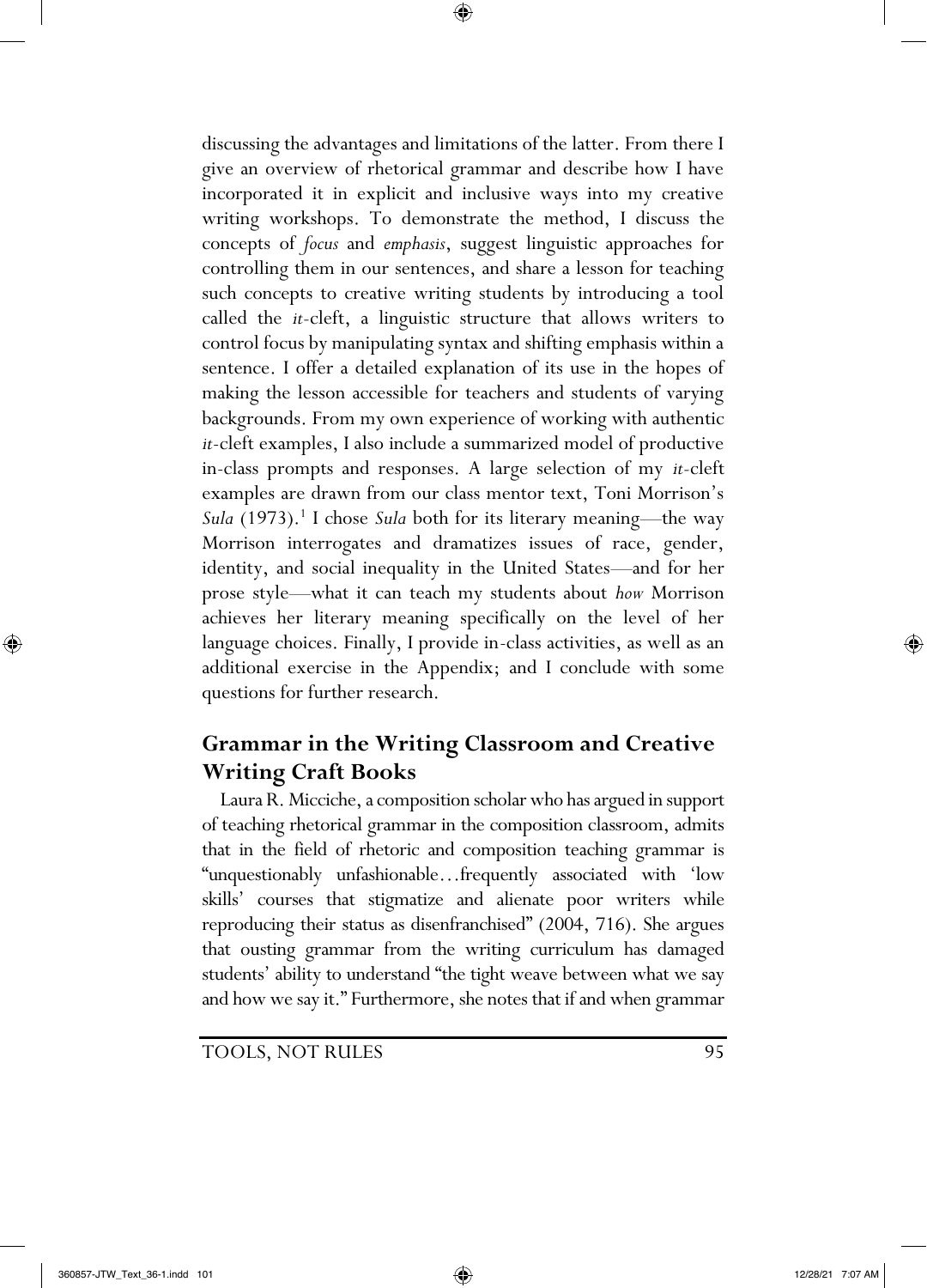is taught, it "often gets short shrift as we reserve (grammar) for the very final stage of drafting" (716). While naming no names, Micciche could be describing writing scholar Peter Elbow's grammar pedagogy. In *Writing Without Teachers* (1973), Elbow advises reserving grammar for only the final stage of revision. He says "treat grammar as a matter of very late editorial editing: never think about it *while you are writing*" (137, Elbow's emphasis). This comes from a section called "What About Grammar?" wherein each mention of grammar is negative. In a little over two pages he uses the word "mistakes" seven times with a variety of modifiers like "*any* mistakes," "*all* mistakes," "*different* mistakes," "*grammatical* mistakes," "*lurking* mistakes," "*serious and extreme* mistakes." He refers to "errors," "blunders," "correctness," "competency," "standard /non-standard" (136), all punitive in tone. While I agree with Elbow that critiquing ourselves in the act of composing closes down rather than opens up the possibilities of creation—a form of self-sabotage the poet Mary Oliver, in her book *Blue Pastures* (1995), calls our "intimate interrupter"—I nonetheless disagree with Elbow's claim that "creativity is strong only if critical thinking is weak" (1981, 9). Rather, I concur with Myhill et al. (2012) that "teaching writing is as much about teaching thinking as it is about teaching writing" (4-5). The rhetorical grammar pedagogy that I am proposing here not only encourages but also provides the tools for the kind of critical thinking that Elbow says is at odds with creativity, since it is in and through language that critical—and creative—thinking happens.

⊕

 In contrast to this negative view of the role grammar plays in writing instruction, several well-regarded creative writers such as Janet Burroway, Octavia E. Butler, Samuel R. Delaney, John Gardner, Ursula K. Le Guin, Stephen King, and Francine Prose have offered their own positive opinions and experiential advice. For instance, Stephen King, in *On Writing* (2000), concludes his discussion of grammar by saying: "Grammar is…the pole you grab to get your thoughts up on their feet and walking" (121). Octavia E. Butler, in *Bloodchild* (2005), says: "Vocabulary and grammar are your primary tools. They're most effectively used, even most effectively abused, by people who understand them. No computer program, no friend or

96 JOURNAL OF TEACHING WRITING

⊕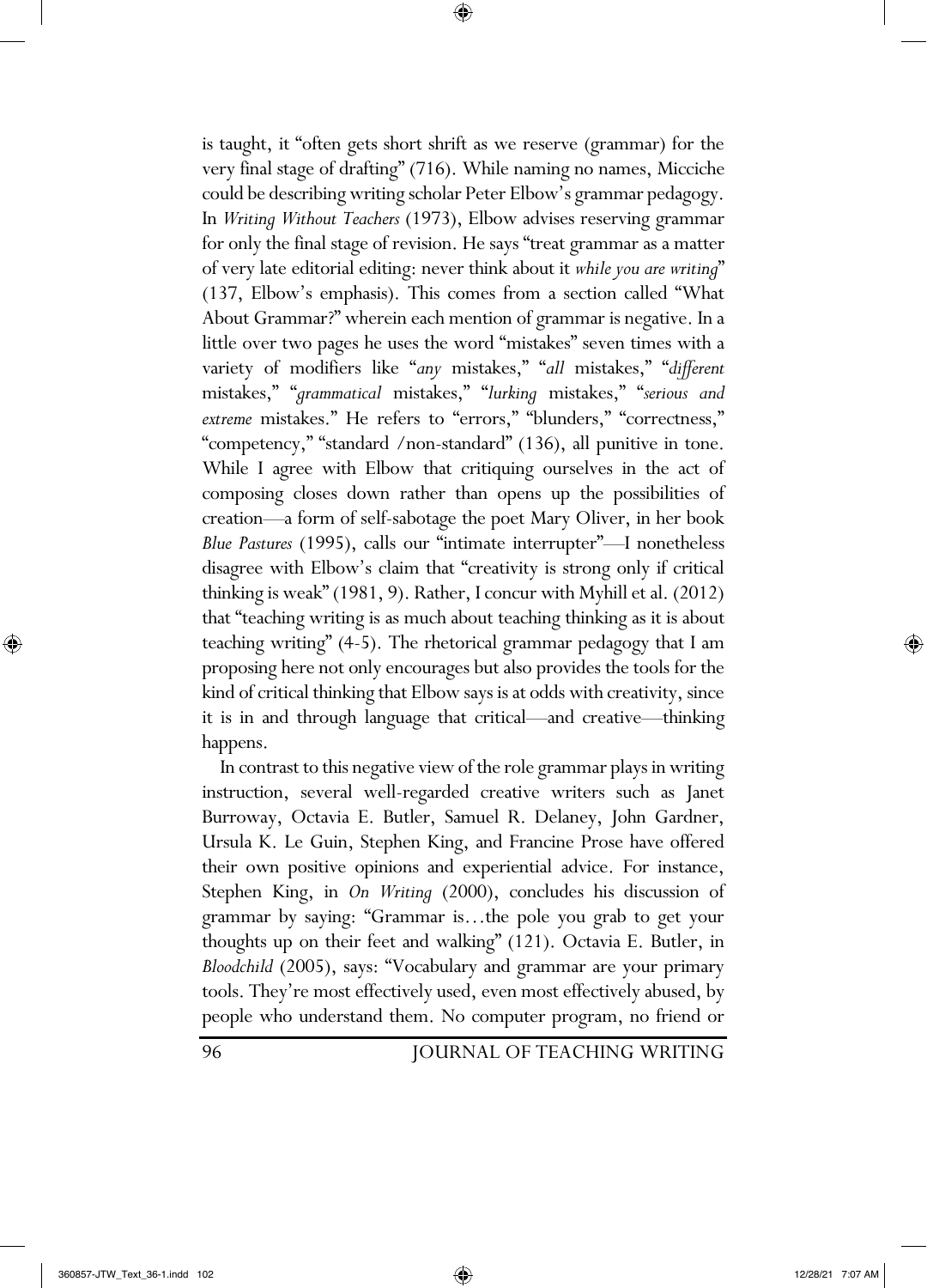employee can take the place of a sound knowledge of your tools." Ursula K. Le Guin, in *Steering the Craft* (1998), has chapter titles such as "Punctuation" (31), "Sentence Length and Complex Syntax" (39), "Repetition" (53), "Adjectives and Adverbs" (61) "Subject Pronoun and Verb" (67). John Gardner, in his influential book *The Art of Fiction* (1983), discusses how certain grammatical choices can either interrupt or enhance the reader's full immersion in what he calls the "fictional dream" (97). In the following example, Gardner offers advice to improve a sample sentence, which opens with a non-finite verb phrase:

⊕

'Turning, she noticed two snakes fighting in among the rocks.' Compare: 'She turned. In among the rocks, two snakes were fighting.' (The improvement can of course be further improved. The phrase 'two snakes were fighting' is more abstract than, say, 'two snakes whipped and lashed, striking at each other'; and verbs with auxiliaries ['were fighting'] are never as sharp in focus as verbs without auxiliaries, since the former indicate indefinite time, whereas the latter [e.g., 'fought'] suggest a given instant.)

From *The Art of Fiction* by John Gardner

Note that both of his sample sentences are "correct" grammatically; it is the *meaning* of the scene that Gardener is most interested in, not eradicating error. Janet Burroway, in her often-assigned textbook *Writing Fiction* (1992), also promotes grammar as a way to improve craft, not avoid error. Consider her advice in the following example: "The river moved slowly. It seemed sluggish. The surface lay flat. Birds circled lazily overhead" (36).

She discusses the writer's grammatical choices explicitly: "(T)he short clipped sentences and their parallel structures—subject, verb, modifier—work against the sense of a slow, flowing movement" (36). Like Gardener's, Burroway's advice has nothing to do with erroreradication; rather, she places importance on the mimetic effect a grammatical rearrangement can produce, the flow of the sentence mirroring the flow of the river. Here is her suggested revision: "The surface lay flat on the sluggish, slow-moving river, and the birds circled

TOOLS, NOT RULES 97

⊕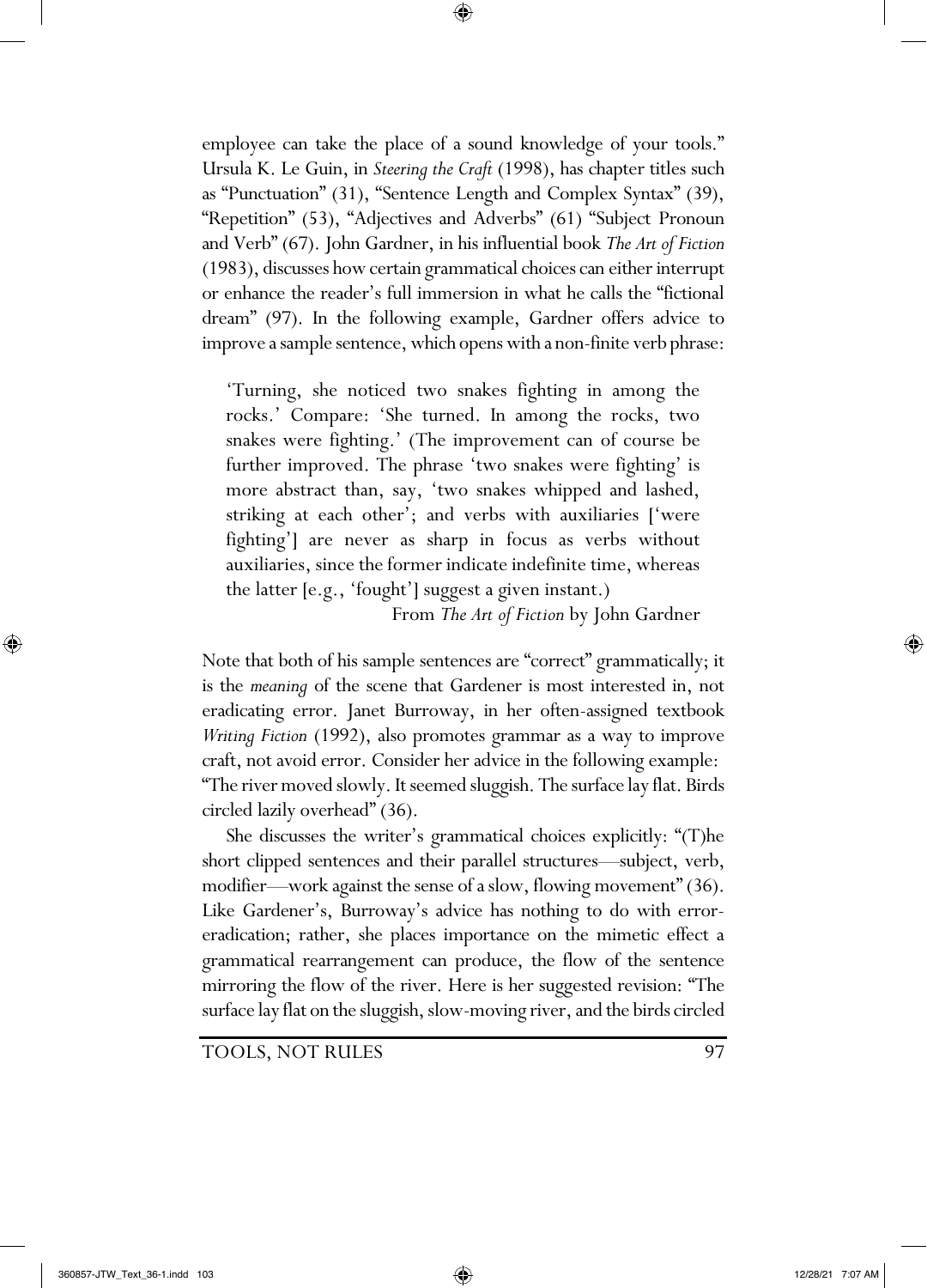lazily overhead as Jon's boat slipped forward" (36). Indeed, the pedagogical focus regarding grammar in many of these craft books is the promotion of a kind of conscious crafting of sentences influenced by the formalist aesthetics of New Criticism and the tenets of literary realism. Certainly, for creative writing teachers of any theoretical leaning to employ this pedagogical approach would require a strong level of grammatical knowledge. Burroway says this about the role of grammar and punctuation for creative writers: (They) work a "kind of magic; their purpose is to be invisible. If the sleight of hand works, we will not notice a comma or a quotation mark but will translate each instantly into a pause or an awareness of voice; we will not focus on the individual letters of a word but extract its sense whole" (39). (However, not all writers want an "invisible" style, as will be discussed ahead.)

⊕

 Yet for all their experience and expertise (as well as their considerable publishing records), much of the grammar and craft advice these celebrity writers offer has emerged not from any theoretical linguistic framework backed by empirically grounded research, but instead from their own "self-reports," which Wendy Bishop (1990) describes as a "highly engaging, but fallible, source of information about the creative writing process" (16). Creative writing scholar Stephanie Vanderslice refers to such advice as "lore" (2007). Like the word "grammar," terms such as "craft" and "workshop" occupy complicated and often problematic places in creative writing studies (see for example Adsit 2017; Chavez 2021; Dawson 2008; Donnelly 2012; Harper 2018; Leahy 2005; Salesses 2021; Sandick 2017; Staples 2012; Udelson 2021; Vanderslice 2017). Considering the term "workshop" itself, Heidi Lynn Staples (2012) calls it a "reductive, mechanistic, industry-oriented word" (33). Phil Sandick (2017) tracks the development of lore in craft and creative writing methodologies as having emerged from "the canon of creative writing craft books" (109) which exists within a larger continuum he refers to as "the archive of writers on writing" (109). Despite its methodological "fallibility" (Bishop 1990), Sandick acknowledges its continued ubiquity: "This seemingly haphazard method of instruction has proven to be steadily persistent, even as writing theorists continue to note

98 JOURNAL OF TEACHING WRITING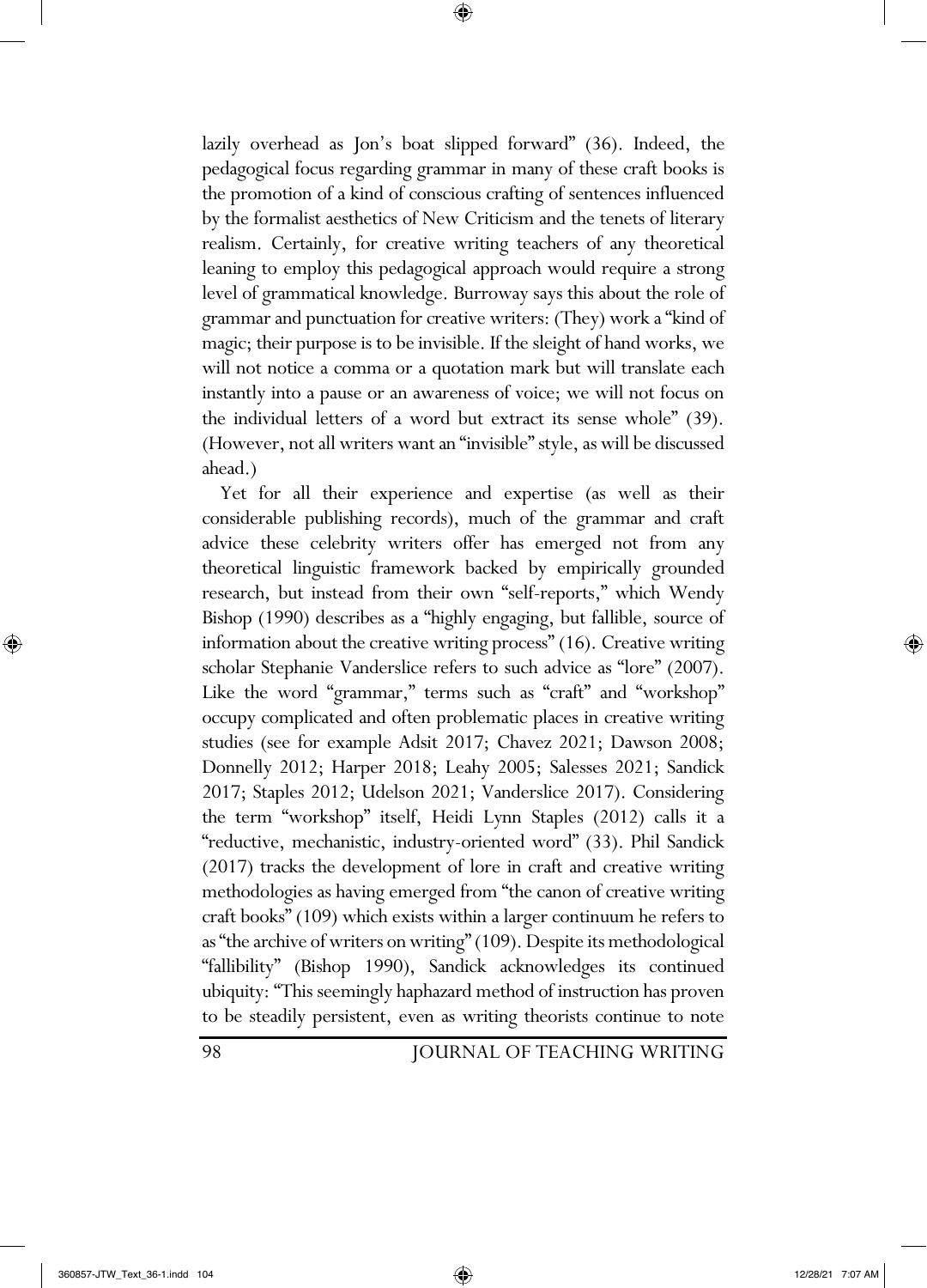both its drawbacks and the field's overdependence on [it]" (109). I am arguing for a pedagogy of grammar in the creative writing classroom that is less lore-based, a grammar that is more comprehensive, more rhetorically focused.

⊕

 As discussed, grammar maintains a complicated place both in writing studies and in creative writing craft books. When creative writers set out to write, they often don't know what the full meaning of the finished piece will be until they have completed at least a first draft, given how often narrative elements can shift when further creative discoveries are made. And even after a completed first draft, the work's full meaning may not yet be fully realized. Creative writing teachers can help students meet this challenge by offering them ways to think critically beyond the lore of craft advice and the prescriptive rules of standard English, and begin instead to focus on, as Morrison says "the language." Learning how to make meaningful grammatical choices can give students a creative agency that so often is denied beginning writers looking for advice, especially as they embark on the anxiety-producing early stages of a draft. Clearly, those early grammatical choices may change along the way through successive drafts—what seemed perfectly fine when cast as a simple declarative sentence in the first draft may require a syntactical rearrangement for focus and emphasis in a later draft once the writer understands the meaning of a story or a scene. Having access to their own internalized inventory of grammatical tools—with experiential knowledge of what each one can do—helps students not only navigate the process of composing and revising their own language to serve the meaningmaking activity of their own creative writing, but also makes them better able to offer more precise feedback to other students in their creative writing workshop.

 In the remainder of this paper, I build on linguistic research showing a positive relationship between grammar and writing instruction, offer an overview of rhetorical grammar and other functional linguistic theories, and discuss ways that I apply those theories in the creative writing classroom.

TOOLS, NOT RULES 99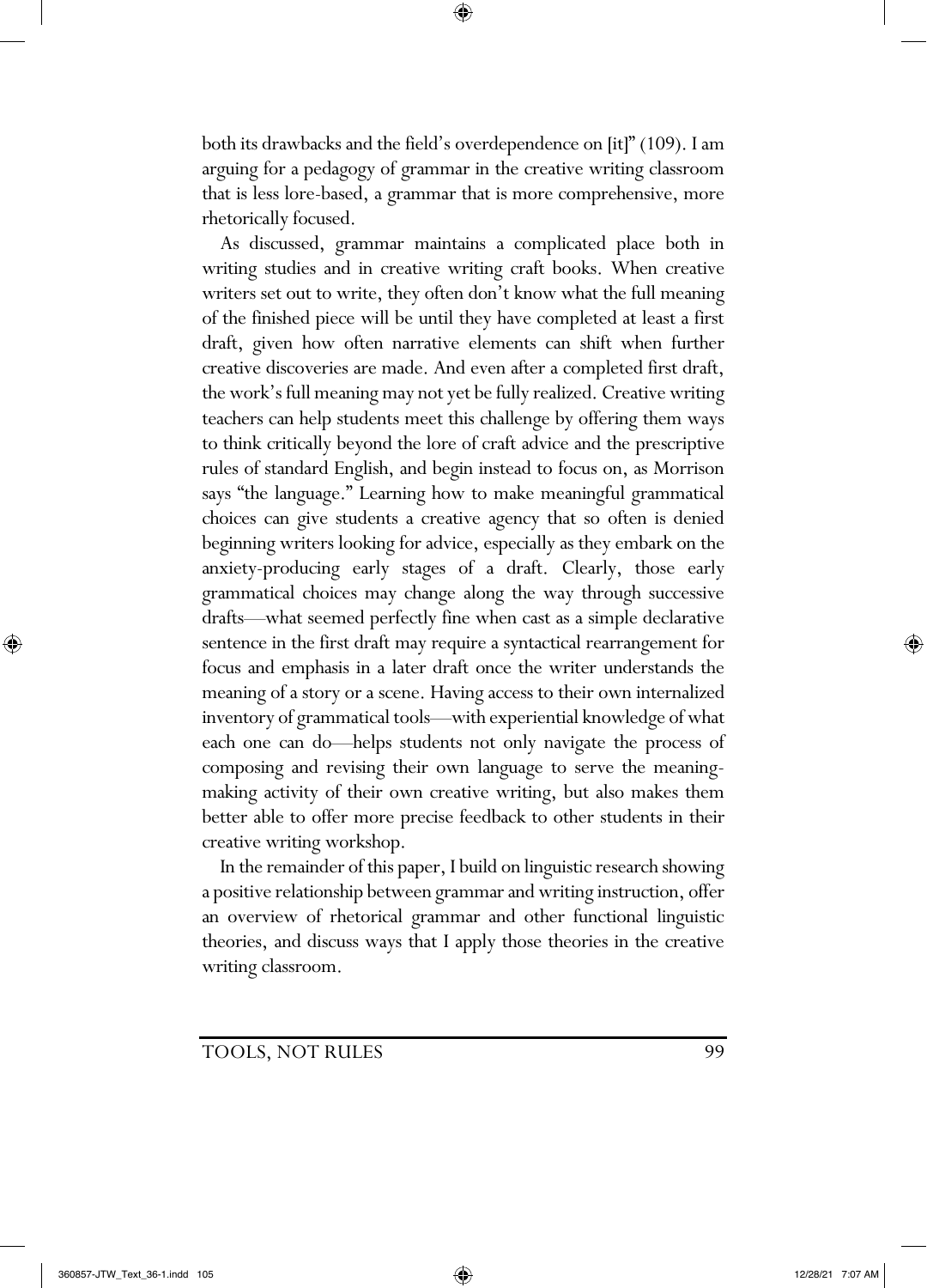# **Rhetorical Grammar and the Creative Writing Classroom**

⊕

 While research of the mid- to late-twentieth century found no relationship between the teaching of formal grammar in isolation and the improvement of writing (Braddock et al. 1963; Hillocks 1986; Kolln 1996; Kolln and Hancock 2005; Myhill and Watson 2014), serious recent research has demonstrated that teaching concepts of grammar in the *context* of teaching writing, in meaningfully connected ways, does in fact produce positive results in the writing classroom (Schleppegrell 2007; Jones et al. 2012). Inspired by William Vande Kopple's functional-linguistics-informed approach, my own approach is meaningfully informed by Martha Kolln's theory of rhetorical grammar. Rhetorical grammar is not traditional school grammar—all those prescriptive "do's and don't's of usage" (Kolln 2016, 5). Rather, Kolln defines it by focusing on the modifier *rhetorical*: "A common definition of rhetoric is 'the purposeful use of language.' By extension, rhetorical grammar is 'the purposeful use of grammar.'… (Rhetorical grammar) can help you make effective grammatical choices—choices about sentence structure and vocabulary, even about punctuation" (Kolln et all, 2016, 299). While traditional grammar lessons in creative writing classes have often been limited to end-stage mechanics and error corrections, rhetorical grammar, instead, invites writers to see grammar as a set of language choices, which "attends not just to arrangement, style, or the rules of correct usage, but also and always to a kind of discovery that occurs during the composing process" (Kirsch 2008, 293). The process of composing meaningful writing involves making grammatical choices; rhetorical grammar helps students learn how to make those choices consciously and critically.

 Additionally, following Vande Kopple (vii), I, too, draw from the theoretical framework of M.A.K. Halliday's systemic functional grammar (SFG), which, like Kolln's rhetorical grammar, is interested in writers' language choices in their effort to make meaning. SFG theorizes grammar not as a set of rules, but as a "set of options" (Halliday 1971 19). SFG interprets language as a network of interrelated meaningful choices; it is "a resource for making meaning,

## 100 JOURNAL OF TEACHING WRITING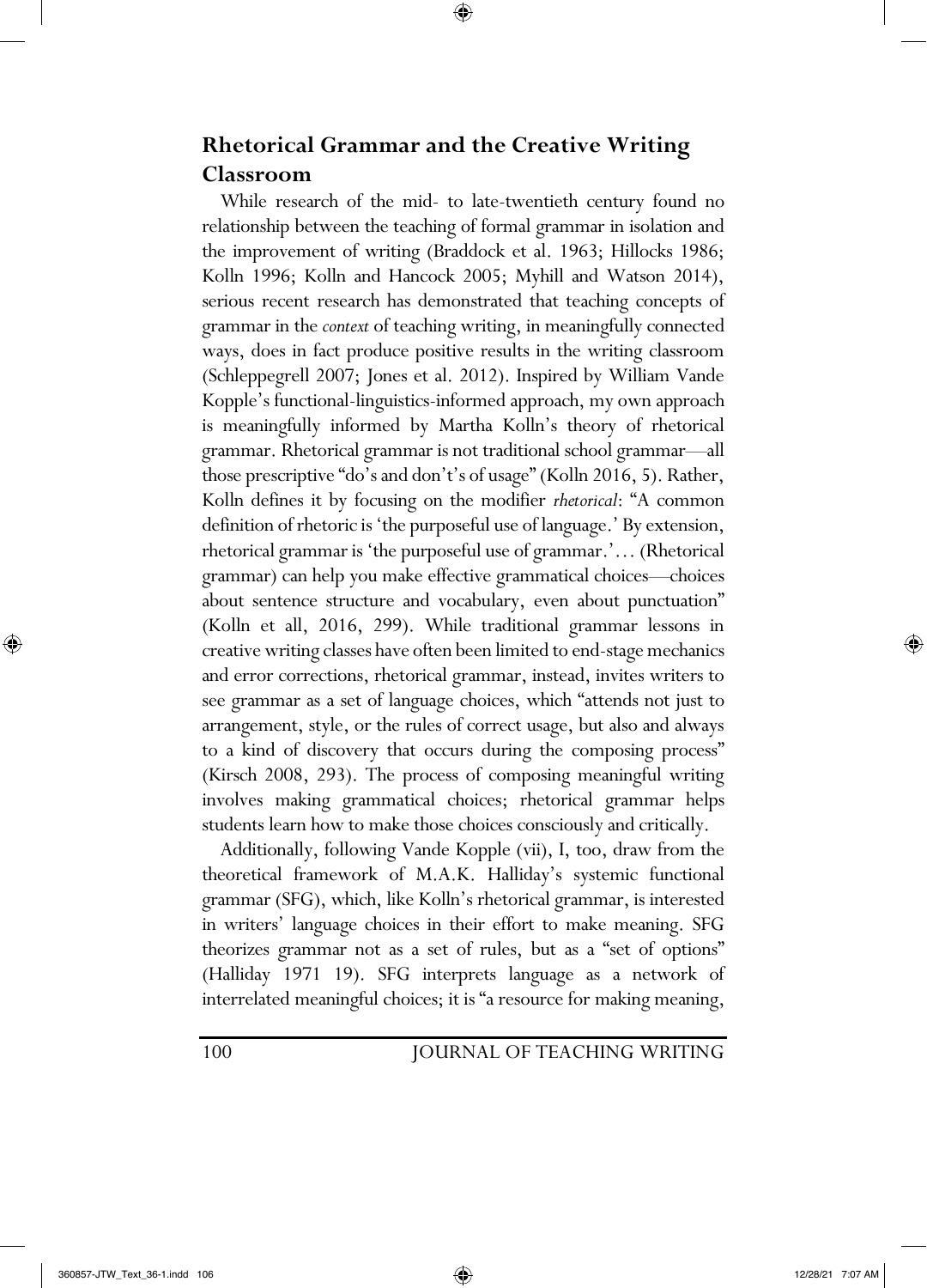and meaning resides in systemic patterns of choice" (23). SFG explores grammar "in functional terms: that is, from the standpoint of how it creates and expresses meaning" (Halliday and Matthiessen 2004, 19).

⊕

 Rhetorical grammar helps students to, as Vande Kopple says, "become more sensitive to the stylistic options available to [them] in the English language at the same time that [they] develop a richer vocabulary for talking about these options" (4). The importance of metalinguistic awareness for writers has been well researched and persuasively argued for (see Christensen 1967, Myhill 2012, Schleppegrell 2020). By offering my students and me a shared metalinguistic vocabulary for describing how language-level choices create narrative effects, rhetorical grammar illuminates the ways we use and discuss language in (and outside) the creative writing classroom. My goal is not to teach metalinguistic terminology for its own sake, but rather to use it to discuss meaning-making in my students' own creative writing and to equip them with the tools for discussing how meaning is made in their workshopmates' writing, as well. Indeed, as Schleppegrell (2020) has argued: "Metalanguage does not have to be highly technical; the point is to be explicit with learners about how an author infuses particular meanings into a text by making choices from what the grammar offers, and to offer learners options for making choices themselves as they speak and write" (22-23). Furthermore, when I refer to "metalinguistic awareness," I am referring to it both as an explicit *terminology* and as the *process* of discussing language with students, of raising their critical language awareness. (Schleppegrell 2013, 156; Gere et al. 2021).<sup>2</sup>

 At this point, before I discuss incorporating rhetorical grammar into the creative writing workshop, I must note that, at the start of the semester, our entire workshop agrees as a creative community to respect the writer's own language choices (for detailed discussion on this topic, see Suresh Canagarajah; Felicia Rose Chavez; Rachelle Cruz; Fred D'Aguiar; bell hooks; June Jordan; Anna Leahy; Rosina Lippi-Green; Shirley Geok-lin Lim; Min-zhan Lu; Lu and Bruce Horner; David Mura; Namrata Poddar; Paisley Rekdal; Claudia Rankine; Matthew Salesses; James Sledd, Geneva Smitherman; "Students' Right To Their Own Language" [NCTE/CCCC 1974]). By

TOOLS, NOT RULES 101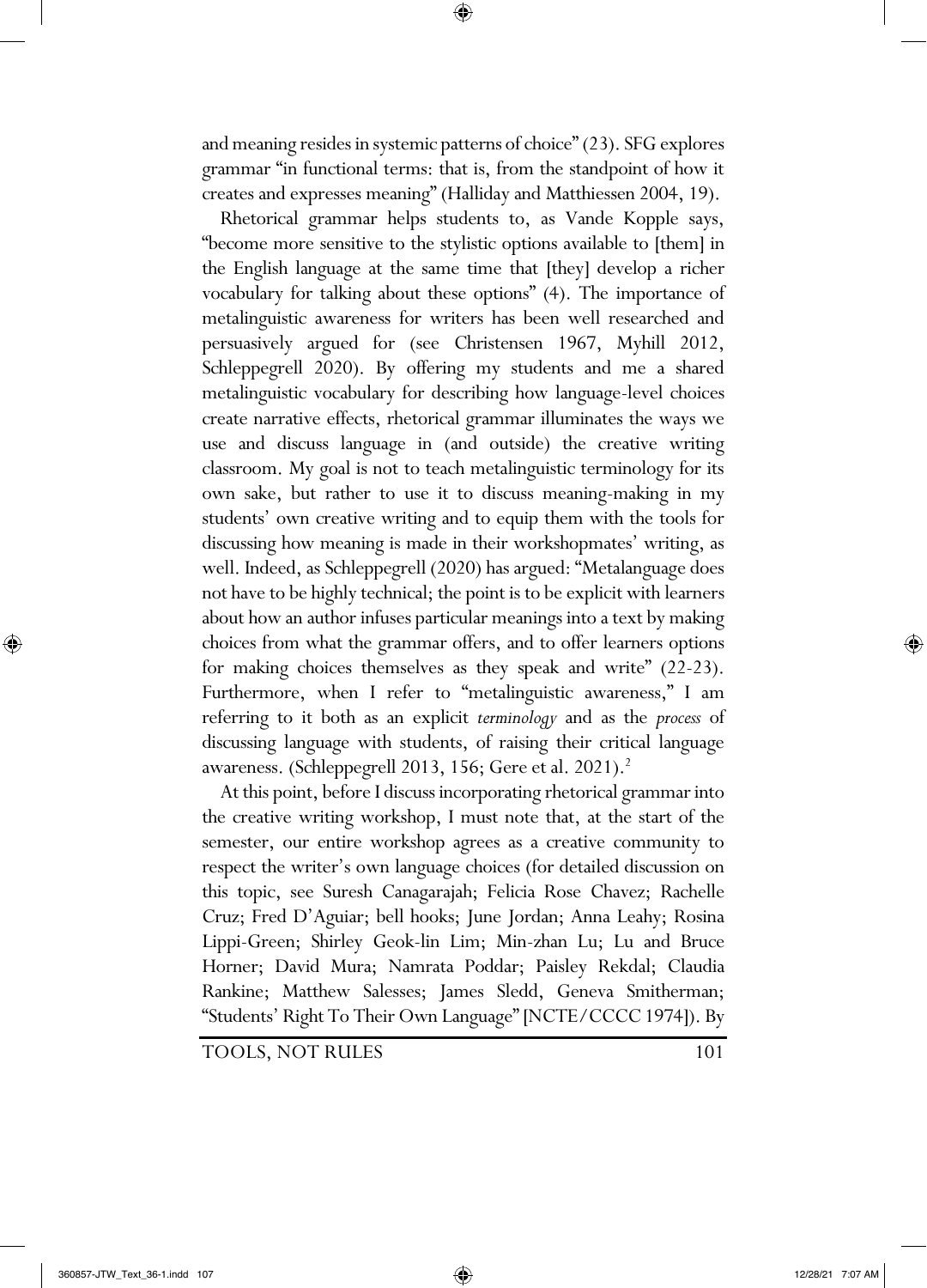community agreement, our ultimate workshop goal is to foster a safe creative space for the different grammars and Englishes that students bring with them from their home communities, families of origin, personal and professional contexts. Moreover, rather than to privilege grammatical correctness over a writer's intended rhetorical strategies, the workshop's goal is for writers to describe and discuss their language choices and narrative strategies as exactly that—*choices and strategies*, not grammatical errors. We discuss the effects those choices have on the creative writing; rhetorical grammar enables us to more effectively have those workshop conversations.

⊕

 A primary goal in using rhetorical grammar in the creative writing workshop is to help my students become aware of language, of the relationship between grammatical choices and narrative effects, of the "tight weave between what we say and how we say it" (Micciche 2004), and of the power language has in the classroom. Language is the subject matter of every writing course, yet in the creative writing workshop, grammar is brought up often in the prescriptive, corrective context of standardized written English generally for typos and/or punctuation concerns, often including comma splices and run-ons where none actually exist on the page. It is true, of course, that a long sentence may be constructed in a confusing way, but that does not necessarily make it a run-on. One way I address this in my classroom is to incorporate Martha Kolln's (2016) chapters on "Sentence Patterns" and "Coordination." Because Kolln's pedagogy is focused more on critical language awareness rather than error correction, I am able to bring language into the workshop as a tool and explicitly connect it to the writer's narrative strategies. I find this approach makes the workshop conversations more productive for the entire class—but especially for the writer whose work is under discussion. A further benefit of presenting the "truth" about language is that we get to discuss and contextualize half-truths, misunderstandings, and other prescriptive lore, rather than to uniformly prohibit their use.

 There is yet another benefit to incorporating rhetorical grammar into the creative writing workshop. Students tend to discuss other students' writing often in imprecise, highly intuitive ways, which, when questioned, are often backed up by the aforementioned half-

102 JOURNAL OF TEACHING WRITING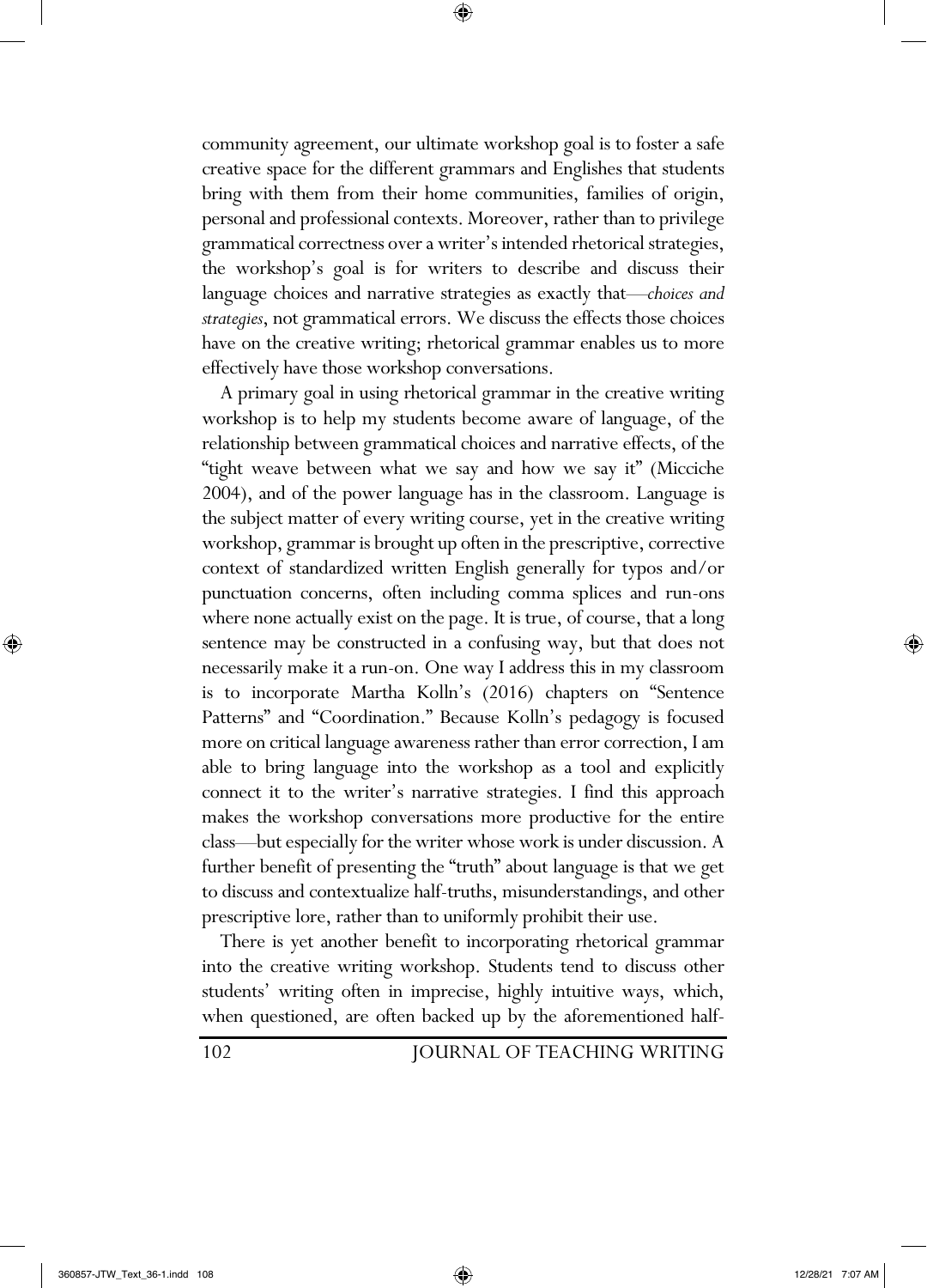truths, misunderstandings, and prescriptive lore. In fact, my creative writing students have reported feeling disappointed with some of the peer feedback they receive in workshops, which can be impressionistic, vague, and abstract. Consider for instance comments such as *This scene feels flat;* or *This part is low energy;* or *This paragraph doesn't flow*; or *I can't really see this character*; or *I'm not sure what I'm supposed to feel in this part*; or *It seemed really confusing*. The comments may be fair, but it is hard for the writer who receives such feedback to know what to do with it: *Where should I begin to revise? What should I write instead? Am I a bad writer? What exactly is wrong with my writing and how do I fix it?* These are difficult if not crippling questions for all writers, but particularly for student writers. Teaching rhetorical grammar offers students a linguistic terminology for thinking about and discussing language in ways that are neither vague nor evaluative, but instead specific and descriptive.

⊕

 To introduce this method of combining rhetorical grammar and creative writing analysis, I start the semester by assigning short samples of a diverse selection of published creative writing, along with one longer mentor text. I choose these texts not only for their literary value but also for what their prose styles can teach students about writing sentences; we analyze *how* published writers achieve narrative effects on the language level, zeroing in on a writer's grammatical choices, and how those choices enhance and deepen the work's narrative effects. Analyzing narrative techniques at the sentence level with explicit use of metalanguage not only expands my students' awareness of their own linguistic repertoire as writers; it also expands their linguistic repertoire as readers and workshop participants. Students learn how to notice and describe their classmates' writing explicitly on the level of language.

 I have found it effective when teaching such approaches to center a workshop's discussion on how a writer effectively controls (or fails to control) *focus* and *emphasis* in a sentence—perhaps it may be the one crucial sentence in a fully realized scene. One of the ways I have productively incorporated such an approach is to share Vande Kopple's syntactic-variation example that opened this paper. Vande Kopple begins his textbook with a series of sentence forms, each of

TOOLS, NOT RULES 103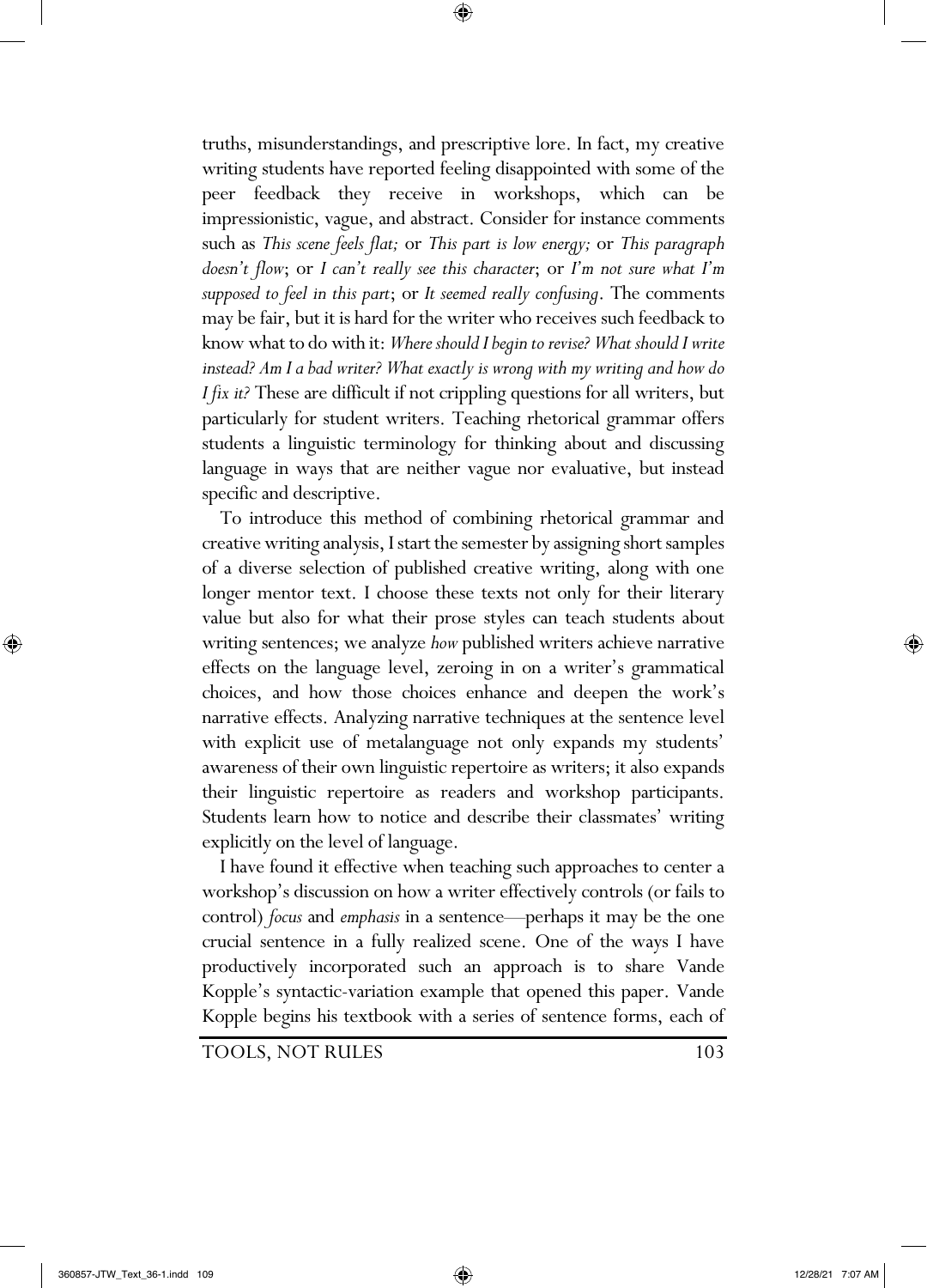which conveys essentially the same information but arranges that information in slightly different ways from slightly different perspectives (offered in their entirety, for full effect).

⊕

*Jim cracked the ball with his new graphite racquet. The ball was cracked by Jim with his new graphite racquet. As for the ball, Jim cracked it with his new graphite racquet. As for his new graphite racquet, Jim used it to crack the ball. The ball Jim cracked with his new graphite racquet. His new graphite racquet Jim used to crack the ball. What Jim did was to crack the ball with his new graphite racquet. What Jim cracked with his new graphite racquet was the ball. What Jim used to crack the ball was his new graphite racquet. The one who cracked the ball with his new graphite racquet was Jim. The thing that Jim cracked with his new graphite racquet was the ball.*

*The thing that Jim used to crack the ball was his new graphite racquet.*

*It was Jim who cracked the ball with his new graphite racquet.*

*It was the ball that Jim cracked with his new graphite racquet.*

*It was his new graphite racquet that Jim used to crack the ball.* 

From *Clear and Coherent Prose: A Functional Approach* by William Vande Kopple

Asking which of the above forms a writer should choose, Vande Kopple quickly admits that he is posing an "impossible challenge" (9); no single form is the best choice. Rather, he says, the choice depends upon the needs of the rhetorical situation: audience, purpose and topic (9). However, without knowing the rhetorical situation, a writer could narrow down the choices by considering what the sentence is about, what Vande Kopple calls its "aboutness" (9), or its *focus*. By understanding the focus of the sentence, a writer can determine which form would offer the greatest emphasis to convey the intended meaning. It is the writer's ability to emphasize different elements of a sentence that Vande Kopple is interested in. He refers to the part of the sentence that tells what the sentence is about as the *topic* (9).

104 JOURNAL OF TEACHING WRITING

⊕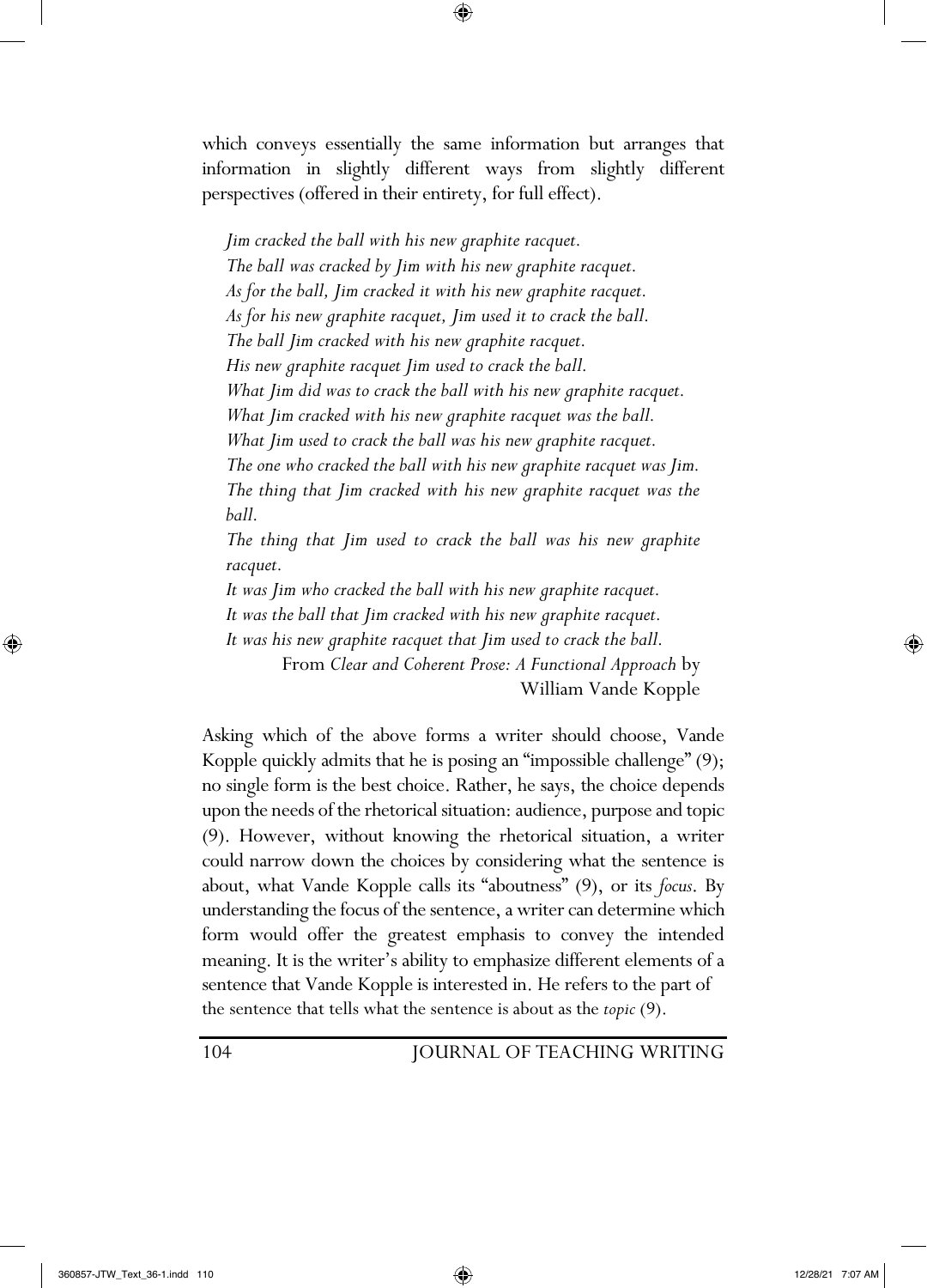Consider these three examples:

- 1. *Jim cracked the ball with his new graphite racquet.*
- 2. *The ball was cracked by Jim with his new graphite racquet.*
- *3. What Jim did was to crack the ball with his new graphite racquet.*

⊕

Vande Kopple notes that the first sentence is about Jim, the second about the ball, and the third about what Jim did (9). Thus, despite containing "essentially the same information" (8), all three forms have different *topics*. And, in these examples, the three topics all occupy their sentences' subject slot (yet this does not always have to be the case [see Vande Kopple 51-55; Williams 84]). Furthermore, the sentences' predicate slots are occupied by the *comment*, which generally provides new information (Vande Kopple 11). Syntactically then, as well as visually, the comments, because they appear in the predicate, come at the end of the sentence and convey something new about the topic. It is the comment, not the topic, that gets the most emphasis (11). According to Vande Kopple, readers quickly "accept the topic" (16), in this case: *Jim*. Then they read on to discover what it is being said about the topic, in this case: the fact that Jim cracked the ball with his new graphite racquet. One reason the reader pays such attention to the comment is due to its position in the sentence—it comes last. This has been called "the emphasis principle" (Noguchi 2011, 199), a concept that has become axiomatic both psychologically and linguistically. Generally stated: That which comes last receives the greatest emphasis and lingers prominently in the reader's mind. Linguists describe this emphasis principle as *end focus* (Lirola 44; Kolln 2010, 106; Rossen-Knill 2013, 46) or *end weight* (Hewings and Hewings 102).

 Vande Kopple's lessons on controlling focus and emphasis by understanding where in the sentence information is best placed beginning, middle or end (Noguchi 2011, 195)—is of great use to my creative writing students. Controlling emphasis in a work of fiction is dependent on many concerns; not only must the writer know what the focus of the sentence is, but that writer must also have an understanding of the story's demands. Many questions can be considered: *From whose point of view is a particular sentence being narrated?* 

TOOLS, NOT RULES 105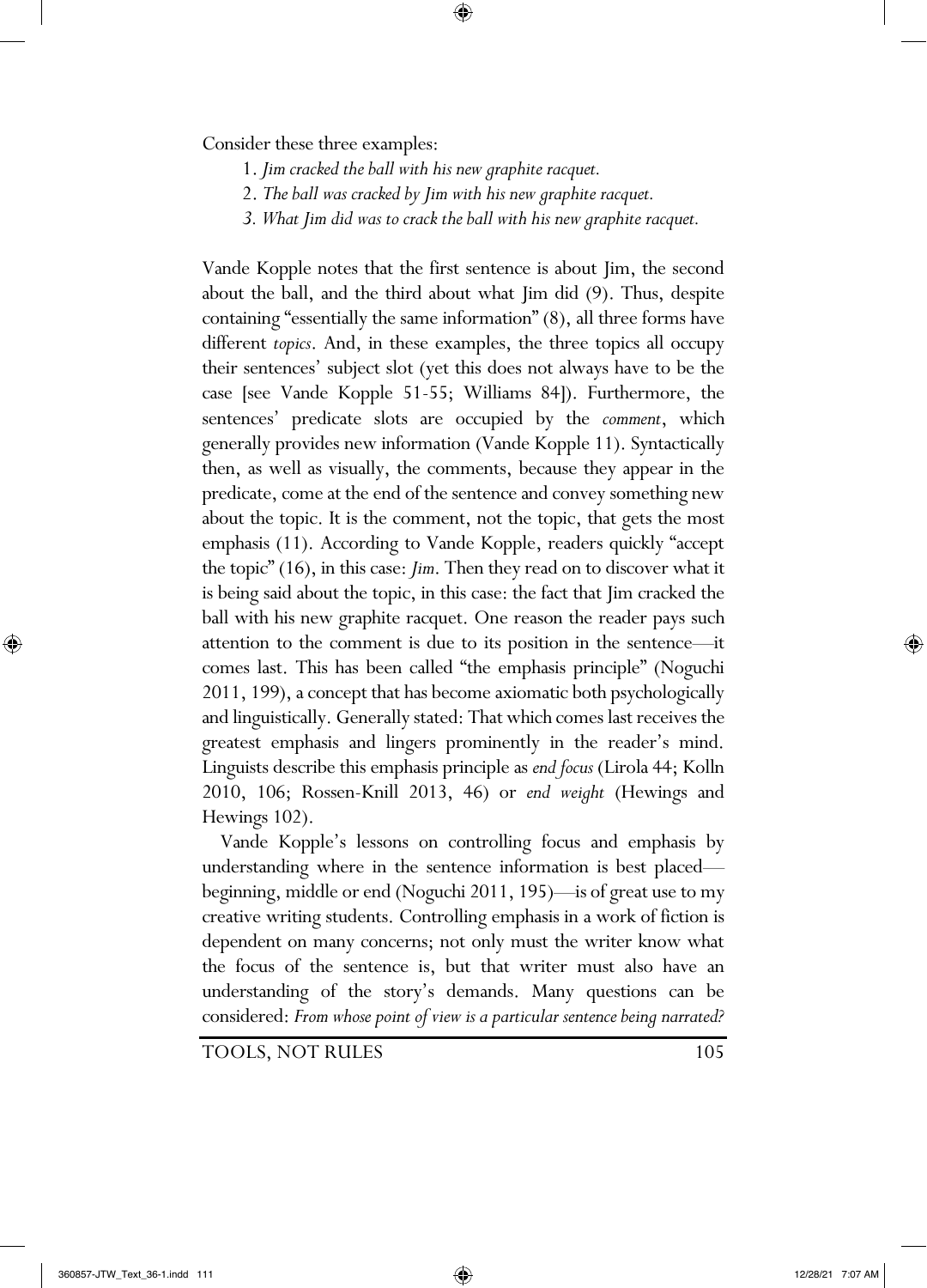*Is one character discussing another character or narrating an event or is that coming from an omniscient author? If the latter, then from what psychic distance*  is the omniscient author from the interiority of a character? At what level are *the tone and atmospherics of the prose: formal, informal, poetic, plain, suspenseful and fact-paced, expository and slower-paced?* Addressing these challenging questions—and many more—can begin by exploring the grammatical choices available to writers to identify and control the focus of a sentence or a scene. If it is true that every detail of a work of fiction must have a reason for being included in the world of the story—and such a reason could be to deliver a red herring, offer a bit of misdirection, a buried clue or big reveal—then those details, from the smallest to the largest, should be presented with the precise amount of focus the writer intends. A powerful tool for controlling focus is the *it*-cleft.

⊕

 The importance of the *it*-cleft to creative writers is argued for persuasively by Vande Kopple himself in *Clear and Coherent Prose*. He devotes several pages to analyzing the use of the *it*-cleft and offers for an example the mystery writer PD James's novel *Cover Her Face*. Vande Kopple notes how James uses the *it*-cleft in her fiction to control focus, establish clear action (86) and clarify character motivation (87). Vande Kopple suggests that the

it-cleft is perhaps the best device to illustrate how a functional approach to language leads to important insights. From a functional perspective, we examine the context of the sentence, the nature of information in parts of the sentence, what the writers are apparently assuming about their readers' knowledge, and what the writers are using that information to do. When we examine the…it-cleft in this way, we discover an elegant relationship among sentence structure, sentence meaning, sentence function, and sentence context (87).

 I devote class time to teaching and analyzing the *it*-cleft as a grammatical structure because it gives writers the ability to consciously manipulate a sentence at various spots and rearrange it

106 JOURNAL OF TEACHING WRITING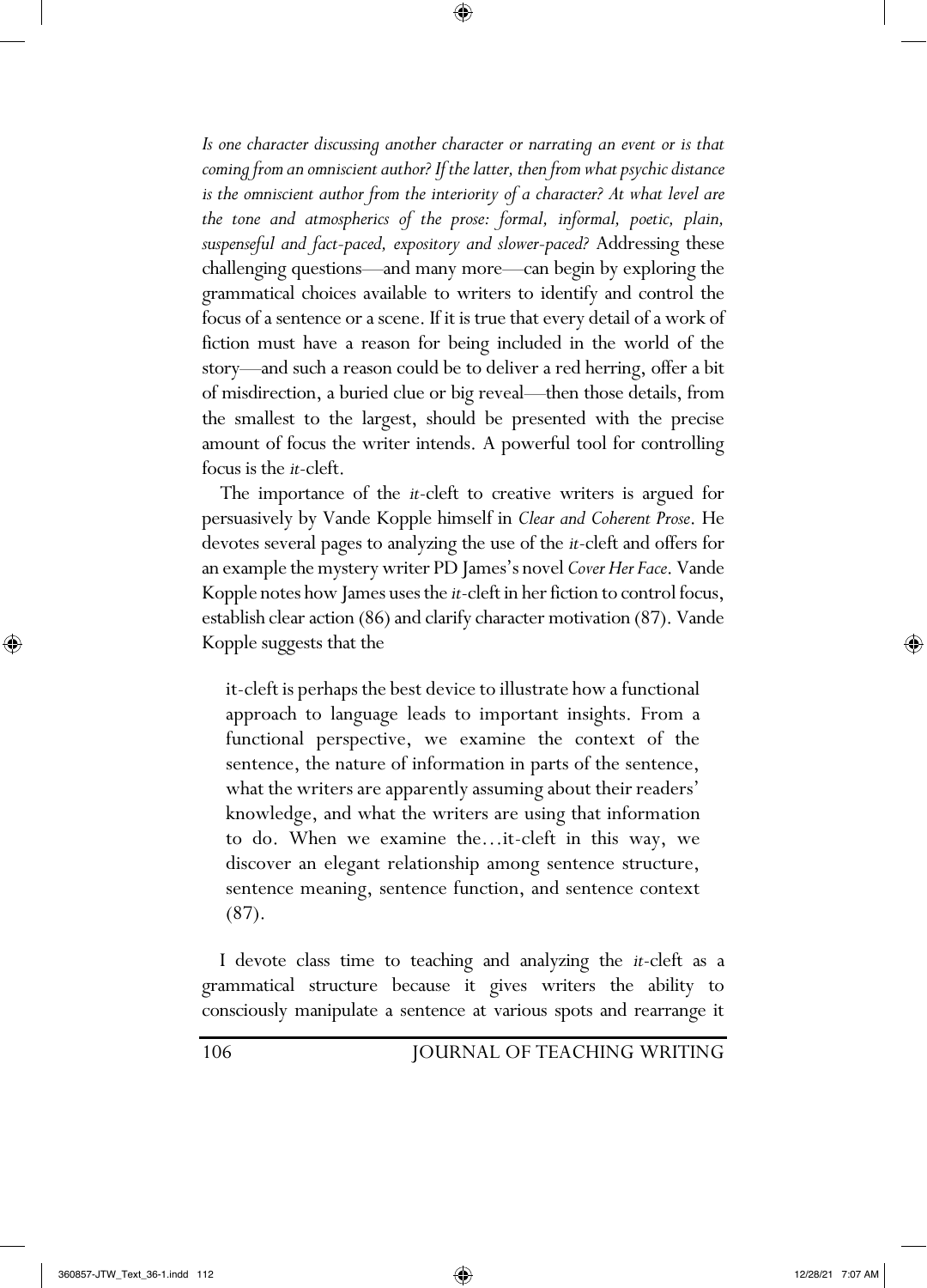syntactically to direct focus, control emphasis and, ultimately, make meaning. The *it-*cleft refers to a structure that gives the writer the ability to cleave and rearrange a sentence syntactically for intentional emphasis by adding an *it* and a form of the verb *to be* (Hewings and Hewings 2004; Jesperson 1933; Lirola 2005; Khan 2019; Kolln 2010, 2016; Vande Kopple 1989; Williams 2003). The syntactic rearrangement is up to the writer, sensitive to rhetorical context rather than based on any notions of grammatical correctness. While the typical syntactic order of a declarative sentence is subject-verbobject (S-V-O), including additional circumstantial modification, the *it*-cleft allows the writer to emphasize any single item in the sentence over any other item by rearranging the sentence and placing the intended item after the *it*-cleft, a position that receives the most rhythmic stress. Typically, in a normal S-V-O sentence, the greatest rhythmic stress falls on the last item, a concept discussed earlier as *end focus*. The subject of the sentence gets run over by the reader's eyes in an effort to get to the predicate, where the point of the sentence is usually placed. But what if you want to disrupt that typical pattern and emphasize something in a way that is stronger than end focus? The *it*cleft allows you to move that item closer to the front of the sentence, where the cleft shines a spotlight on it (Hewings and Hewings 2004; Kolln, 2016; Lirola 2005).

⊕

 Here is an example of a lesson I use to teach the *it*-cleft in my creative writing classroom as a tool to control *focus*. I begin by discussing Rossen-Knill's (2011) point that all written communication contains the possibility of a reader's misunderstanding of a writer's intended meaning. From there, we discuss ways writers might anticipate potential misunderstandings by considering concepts like reader expectation, end focus, known-new or given-new or the "information principle" (Hewings and Hewings 2004) and the emphasis principle (Kolln 2016; Noguchi 1991, 2011; Rossen-Knill 2013; Vande Kopple 1989). Then we discuss different techniques for achieving that control such as end focus and the use of the *it*-cleft. Here is an example of how I open the lesson to help students begin to think about and learn to operationalize the *it*-cleft in the classroom. In its explicit discussion of manipulating language, the lesson encourages

TOOLS, NOT RULES 107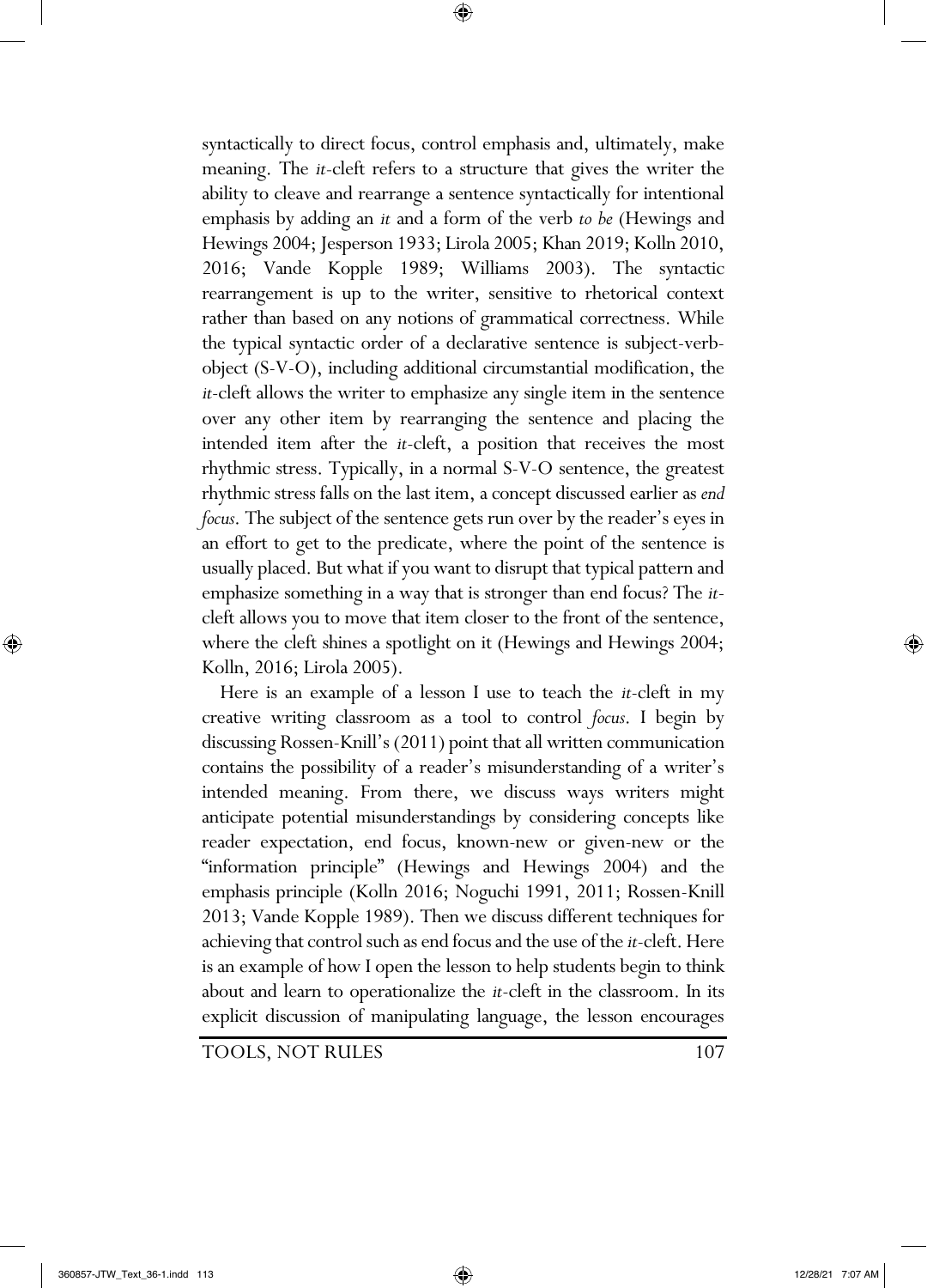metalinguistic awareness. I ask the students to consider the following example of a typical subject-verb-indirect object-direct object (S-V-I-O) sentence, also called a *ditransitive clause* (Depraetere and Langford 2020, 55; Hancock 2005, 100-101). In the ditransitive clause, the indirect object (IO) functions as the receiver of the direct object, "the person to whom or for whom an action is performed" (Kolln 2010, 26). This is a good example to work with in part because ditransitive sentences have three participants—in this case, the emailer, the element being emailed, and the receiver of the email, along with the additional adverbial modifier ("an hour late").

⊕

## *Mona emailed her research paper to her history professor an hour late*.

I ask my students the following questions:

How could you rearrange this sentence if you wanted to emphasize what was sent?

*It was her research paper that Mona emailed to her history professor an hour late*. (This arrangement makes clear that it wasn't an annotated bibliography or poem; it was *her research paper.*)

How could you rearrange this sentence if you wanted to emphasize the sender?

*It was Mona who emailed her research paper to her history professor an hour late.* (This arrangement makes clear who sent the message— *Mona*, not another student*.*)

How could you rearrange this sentence if you wanted to emphasize the recipient of the email?

*It was to her history professor that Mona emailed her research paper an hour late*. (This arrangement makes clear that it wasn't a professor in another field; it was *her history professor*.)

How could you rearrange this sentence if you wanted to emphasize the time when the email was sent?

 *It was an hour late when Mona emailed to her research paper to her history professor.*

 As with the Vande Kopple examples above, this lesson lets the student see that there is no one correct way to arrange the sentence;

108 JOURNAL OF TEACHING WRITING

⊕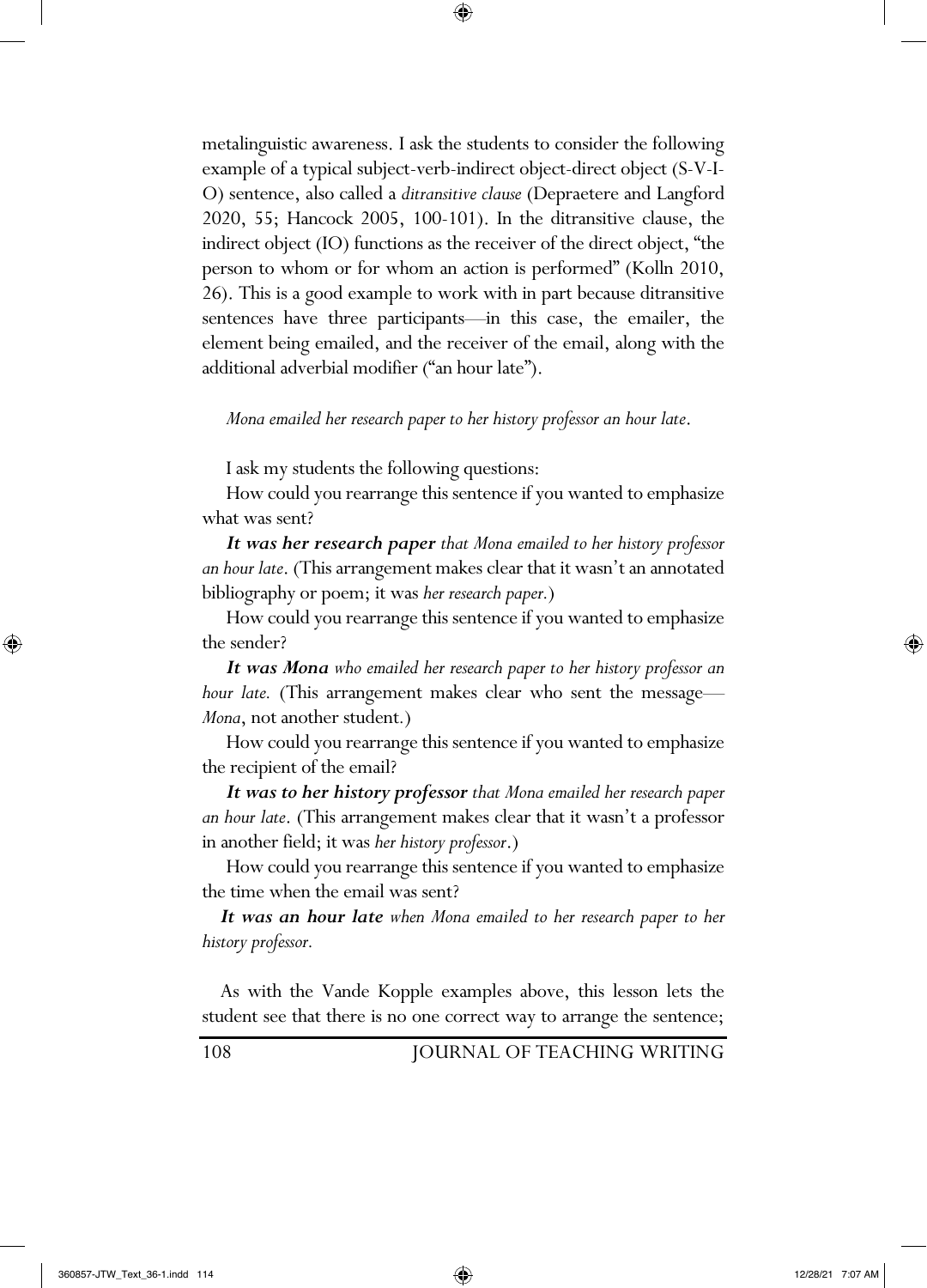in each case, it is the writer who decides which item should receive the most attention.

⊕

 Myhill (2003) points out that the challenge of teaching a grammatical structure is not only communicating clearly the explanation of the structure but also communicating clearly *why* writers might use that structure in their writing (358). I agree with Myhill's (2003) advice that teachers think more pedagogically about the choice of examples in order to move learners from a "heavily scaffolded understanding of a concept to independent understanding" (367). Myhill's advice should be further considered in light of Hancock's (2010) argument that "the kinds of choices a writer makes are never made on the basis of isolated sentences" (15). While I do analyze sentences extracted from whole texts, it is because I often use authentic mentor texts so that those extracted sentences are understood in their larger meaning and context.

 Following Myhill's (2003) research on the impact of the use of authentic examples upon student learning (361), not only do I use authentic mentor texts to teach the *it*-cleft and end focus, but I also ask my students to bring to class any examples of *it*-clefts they encounter outside of class (Bogel and Gottschalk 1988, 79, 109). The samples can be drawn from any form of media they encounter, books, podcasts, songs, films, advertisements and so on. Because I want them to share examples from their own reading encounters, I ask them not to do a search online specifically for *it*-cleft examples, but rather simply to be mindful as they go about in the world. A student brought this example from a nonfiction book on health and fitness:

*But remember, it is between workouts that your body rebuilds itself. It is between workouts that your muscles repair themselves, growing stronger and firmer each time. It is between workouts that you must fuel your body with the proper nutrients to feed your muscles. And it is between workouts that you must allow yourself time to rest and relax to ensure proper recovery*. (Phillips, 40)

TOOLS, NOT RULES 109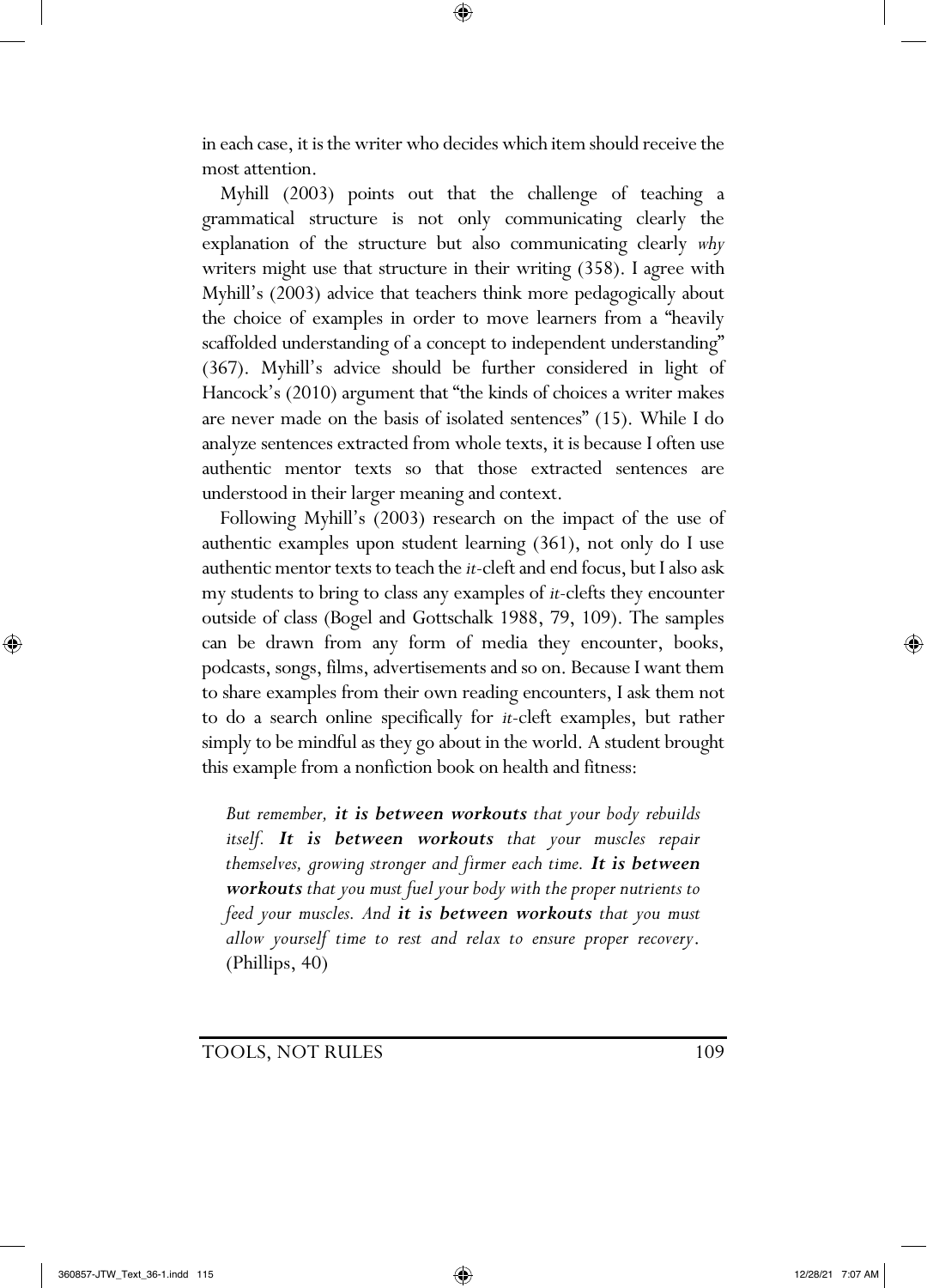After discussing how the emphasis provided by the *it*-cleft is enhanced by the repetition of the structures, I then ask them to recast this passage without the *it*-clefts. Here's what one class arrived at:

⊕

But remember, your body rebuilds itself between workouts. Your muscles repair themselves between workouts, growing stronger and firmer each time. You must fuel your body with the proper nutrients to feed your muscles between workouts. And you must allow yourself time to rest and relax to ensure proper recovery between workouts.

With the sentence rearranged this way, I asked the students to discuss the differences they noticed. Some noticed that although the "between workouts" was now placed at the end of the sentence the emphasis principle of end focus somehow didn't seem as pronounced as it did when cast with the *it*-cleft. We discussed how the repetition of "between workouts" appearing at the end now felt flat and redundant, while in the original version, it seemed to be calling attention to itself purposefully by way of a strong rhythmic beat that the cleft produced. I asked them how the original version seemed in light of the revision, and some said they felt that it seemed actually more natural in its effort to inspire and motivate someone to exercise despite the sentences being deliberately stylized by the writer's use of the *it*-cleft. When I asked about rhythm, some said they felt that the sentences' rhythms, with the repetitive stress falling on "between," better enacted the tone and style of a fitness coach giving a pep talk to a client.

 While the goal of the conversation is to create a space for students to discuss whatever they notice in the texts and to connect that to the language lessons we covered in class, I try never to lead them toward any particular answers; the aim is to get them to understand and employ more systematic or precise descriptions with an emphasis on choice and effect. Their ability to analyze how conscious language choices controls emphasis and builds greater meaning—and to describe that operation explicitly on the level of

## 110 JOURNAL OF TEACHING WRITING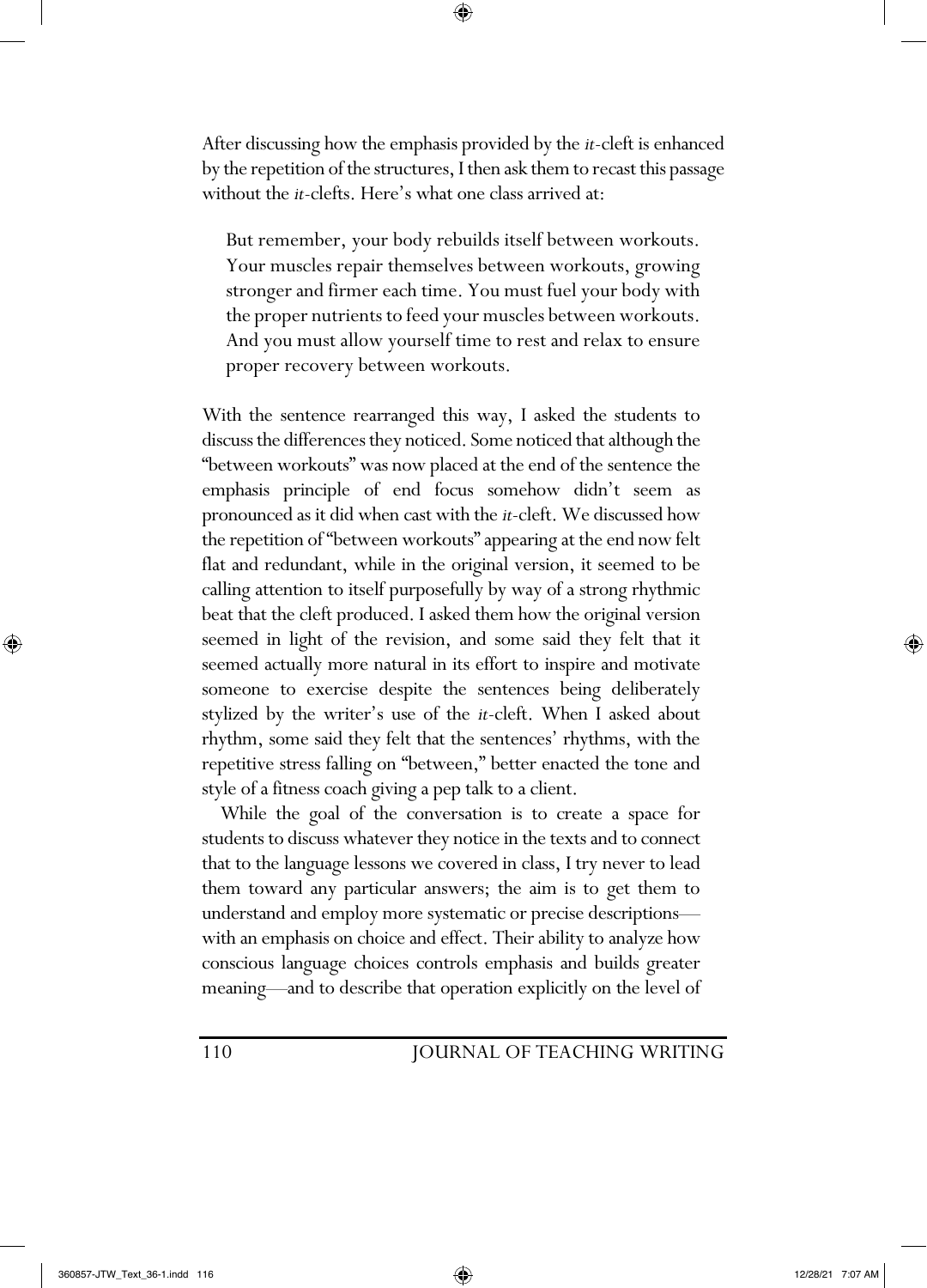language—enables them to notice such instances in their own writing and in the writing of their classmates in the workshop.

⊕

 But I have found that using such structures in creative writing poses some challenges for the students and for the teacher. Questions arise. *How often should you use it? What is the effect on the fiction?* Mindful not to address such questions with the kind of craft advice akin to prescriptive lore (e.g., "You should always use an *it*-cleft whenever …"), I draw on research that analyzes imaginative literature through a linguistic lens (for such analyses see Halliday 1971; Khan 2019; Lirola 2005; MacDonald 2005; Rossen-Knill 1999). For example, Lirola (2005) notes that the *it*-cleft offers high "communicative dynamism" to a work of fiction (42), allowing the writer to highlight a character's "feelings such as sadness, hatred and love . . . at climactic stages" (77-79).

 Lirola (2005, 8) points out that foremost in the explicit instruction of the *it*-cleft should be a robust discussion of how it contributes not only to the meaning of a single sentence, but to the meaning of the scene, chapter, or entire novel. An example of this was presented by a student in one of my undergraduate fiction workshops; it comes from Michael Connelly's novel *The Late Show* (2017), which the student had read independently outside of class. It appears on page 184, at almost the halfway point of the novel's 400 pages. In the view of the student, Connelly's *it*-cleft represents the single biggest plot twist in the entire story. Up to this point the protagonist, a detective named Ballard, has been investigating the murder of her ex-partner, only to discover, in a sudden moment of epiphany, while examining her ex-partner's notes, that everything she had thought was true is, in fact, false:

**It was in those notes** that Ballard came across a sentence and a question that turned her thoughts on the case in a new direction.

From *The Late Show* by Michael Connelly

Hardly an example of a flashy stylistic formulation, but, functionally, this *it*-cleft—perhaps because it is the first appearance of one up to this

TOOLS, NOT RULES 111

⊕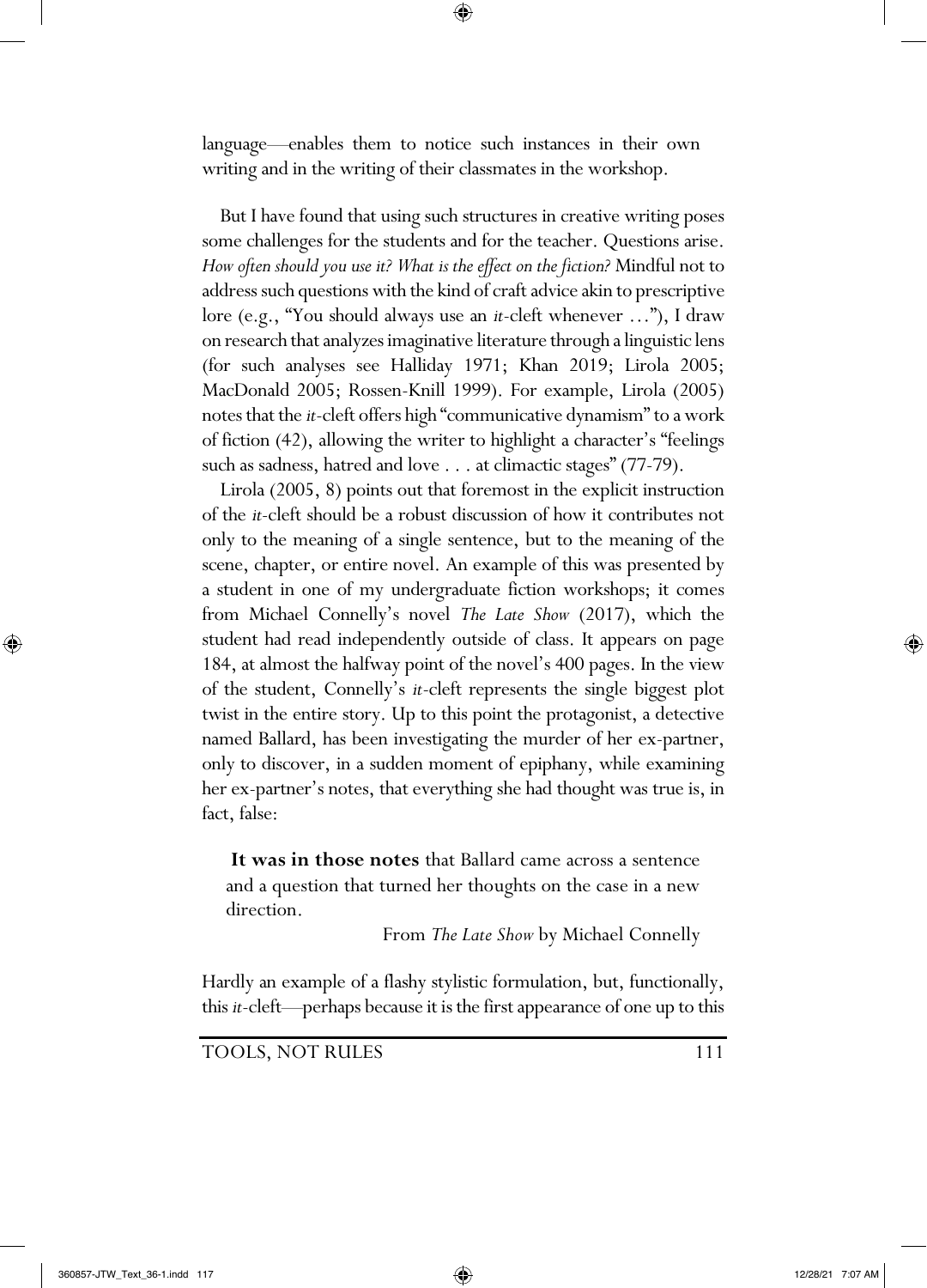point in the novel—draws precisely the right amount of attention Connelly wants it to draw at precisely the moment he wants it. My student noted that Connelly's conservative use of this attentiongrabbing grammatical choice was itself a creative choice: holding off on using it until the moment it would serve precisely the right function—to signal that everything in the story is changed utterly after this moment, and thus, the student argued, it may be considered the most rhetorically effective grammatical choice in a novel that doesn't exploit many uses of this structure. The class discussion that followed was important not only because it explored and appreciated a grammatical choice in a bestselling novel but also because the class itself acknowledged that it was having this conversation. That is to say, we made note of the fact that language is not something we might often think about in a Michael Connelly novel, and yet here we were thinking about it. After discussing the reasons why it might have been chosen and what it meant to the over-all story, I asked the students to perform the same operation we did to the fitness example, transforming the Connelly *it*-cleft sentence into a simple declarative, stripped of its *it*-cleft. Here's what they came up with:

⊕

*A sentence and a question in the notes turned Ballard's thoughts on the case in a new direction.*

They all agreed that this uninflected version did not capture the same moment of drama that the original did.

 Pedagogically, the focus is always on how grammatical structures create meanings in specific contexts, rather than privileging one grammatical form over any other. Merely identifying syntactic structures is of no more use than would be diagraming sentences. Sometimes the *it*-cleft is the right choice and sometimes it is not (as an in-class activity ahead will demonstrate). In another class session, we examined passages from our mentor text, Toni Morrison's *Sula* (1973).

Helene Wright was an impressive woman, at least in Medallion she was. Heavy hair in a bun, dark eyes arched in

112 JOURNAL OF TEACHING WRITING

⊕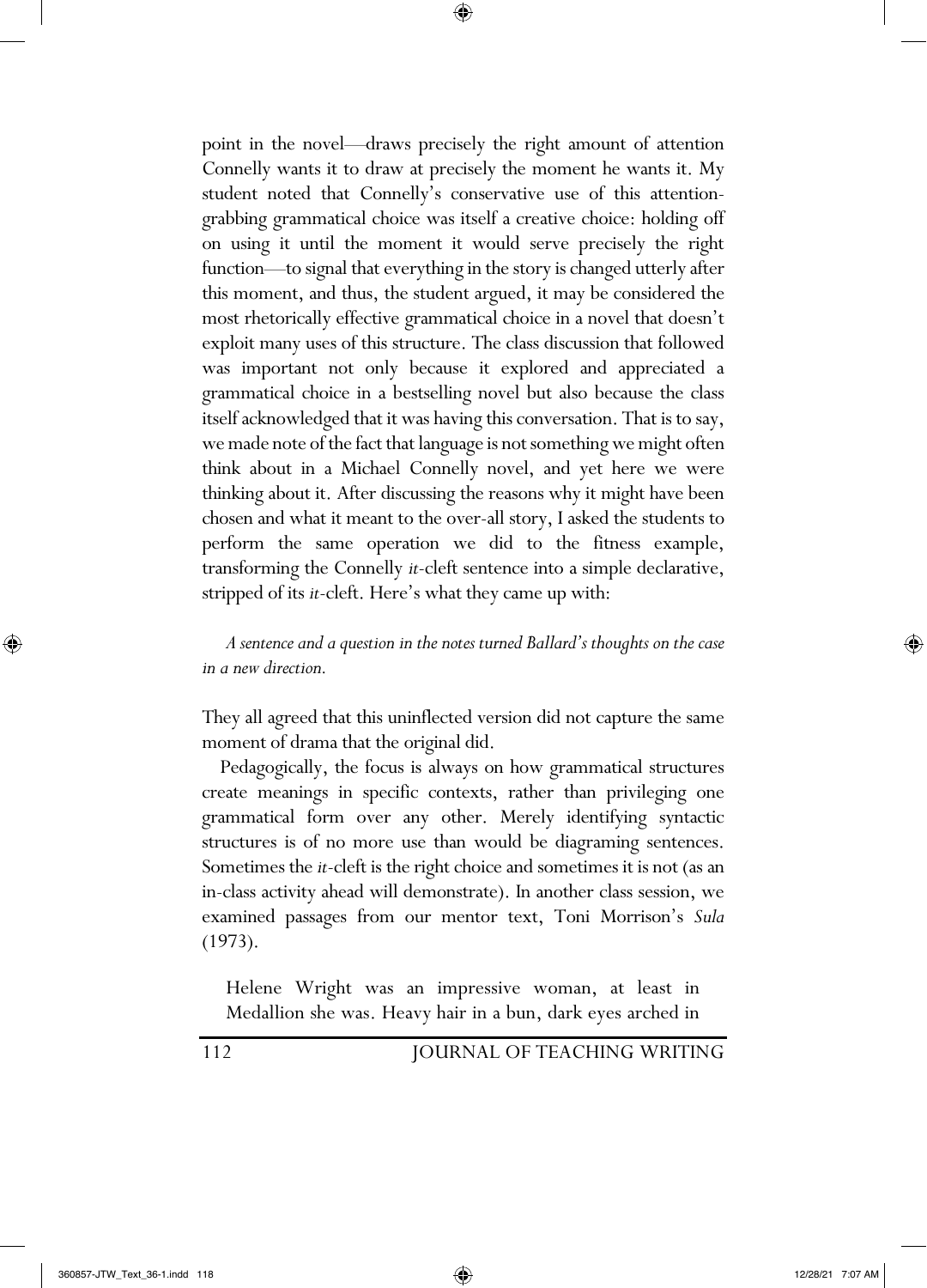a perpetual query about other people's manners. A woman who won all social battles with presence and a conviction of the legitimacy of her authority. Since there was no Catholic church in Medallion then, she joined the most conservative black church. And held sway. **It was Helene** who never turned her head in church when latecomers arrived; **Helene** who established the practice of seasonal altar flowers; **Helene** who introduced the giving of banquets of welcome to retuning Negro veterans. She lost only one battle—the pronunciation of her name. The people in the Bottom refused to say Helene. They called her Helen and left it at that (18). From *Sula* by Toni Morrison

⊕

Because the class had read the novel, it functioned both as an authentic text and as a mentor text. The students not only understood the context for this passage, but also had begun to notice and appreciate certain outstanding features of Morrison's style throughout the course of their reading. For example, one aspect of Morrison's style—its noticeability—demonstrates the opposite of Burroway's pedagogical theory that a grammatical choice in fiction works best when it is "invisible" (39). The attention that Morrison's *it*-clefts command of the reader may be theorized using Leech's (2008) definition of "foregrounding," which says that a "typical deviation in literary language—such as "a recurrent lexical pattern carrying the symbolic theme of the work" (15)—can be considered unique to the text in which it occurs" (15) and thus that such a figure of speech may be considered "foregrounded phenomena" and will be highly noticeable in a literary text (15). Khan (2019) further describes the effect of such foregrounding in literary language, arguing that the "main motivation for the use of … (*it*-) clefts" is that "the linguistic structure gives the (placement) prominence making it cognitively the figure against the ground of the situation" (22).

 Returning to the passage from *Sula* above, I asked the students to discuss any features of Morrison's language in this paragraph that interested them. We discussed how the first sentence seemed like a typical topic sentence—a claim made with the use of the *linking be*-

TOOLS, NOT RULES 113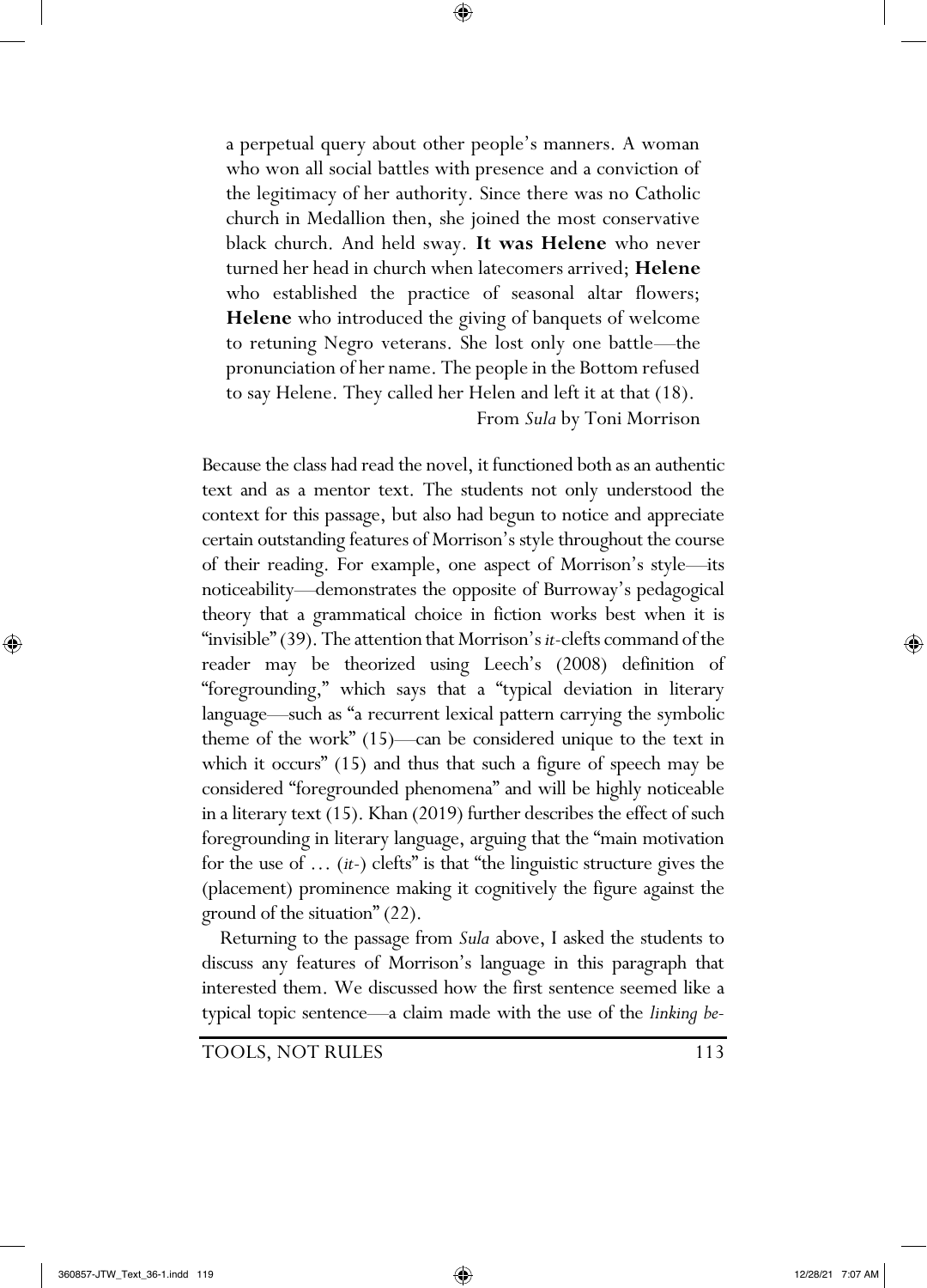verb ("Helene Wright was an impressive woman")—which made the paragraph seem as if it were going to be a more traditional example of an expository character description, but by employing the deliberate fragments in the second, third, and fifth sentences, Morrison is able to manipulate rhythm and affect the tone, implying the presence of a somewhat judgmental-sounding authorial voice. We discussed this further and then noted Morrison's choice not to use the full *it*-clefts after its first instance—a move they had dubbed the "*elliptical*-cleft," in which, in sentences or clauses following the original cleft, the writer omits the *it-* and the *be-*verb, but keeps the word that is being emphasized (in this case "Helene"). By employing the more formal semi-colons to separate the syntactic units of these so-called "*elliptical*clefts," Morrison heightens the somewhat judgmental tone fitting of the proper church setting of the passage. However, Morrison then concludes that elaborately constructed paragraph with a comparably far less stylized set of closing sentences: *The people in the Bottom refused to say Helene. They called her Helen and left it at that.* We considered how this paragraph offers a characterization of Helene that owes as much to the style of the sentences as it does to the descriptive content—a formand-function technique, where the style itself serves to enhance the content's theme of judgment and shame. Our discussion included an analysis of point of view and the implied author, tone and rhythm, characterization and setting, all grounded in concrete language examples rather than abstract concepts and vague impressions. We were discussing the rhetorical effects of Morrison's grammatical choices. Here is another example of the *it*-cleft from our reading of *Sula*:

⊕

**It was while he** was full of such dreams, his body already feeling the rough work clothes, his hands already curved to the pick handle, that he spoke to Nel about getting married. She seemed receptive but hardly anxious. **It was after he** stood in lines for six days running and saw the gang boss pick out thin-armed white boys from the Virginia hills and the bull-necked Greeks and Italians and heard over and over, "Nothing else today. Come back tomorrow," that he got the

114 JOURNAL OF TEACHING WRITING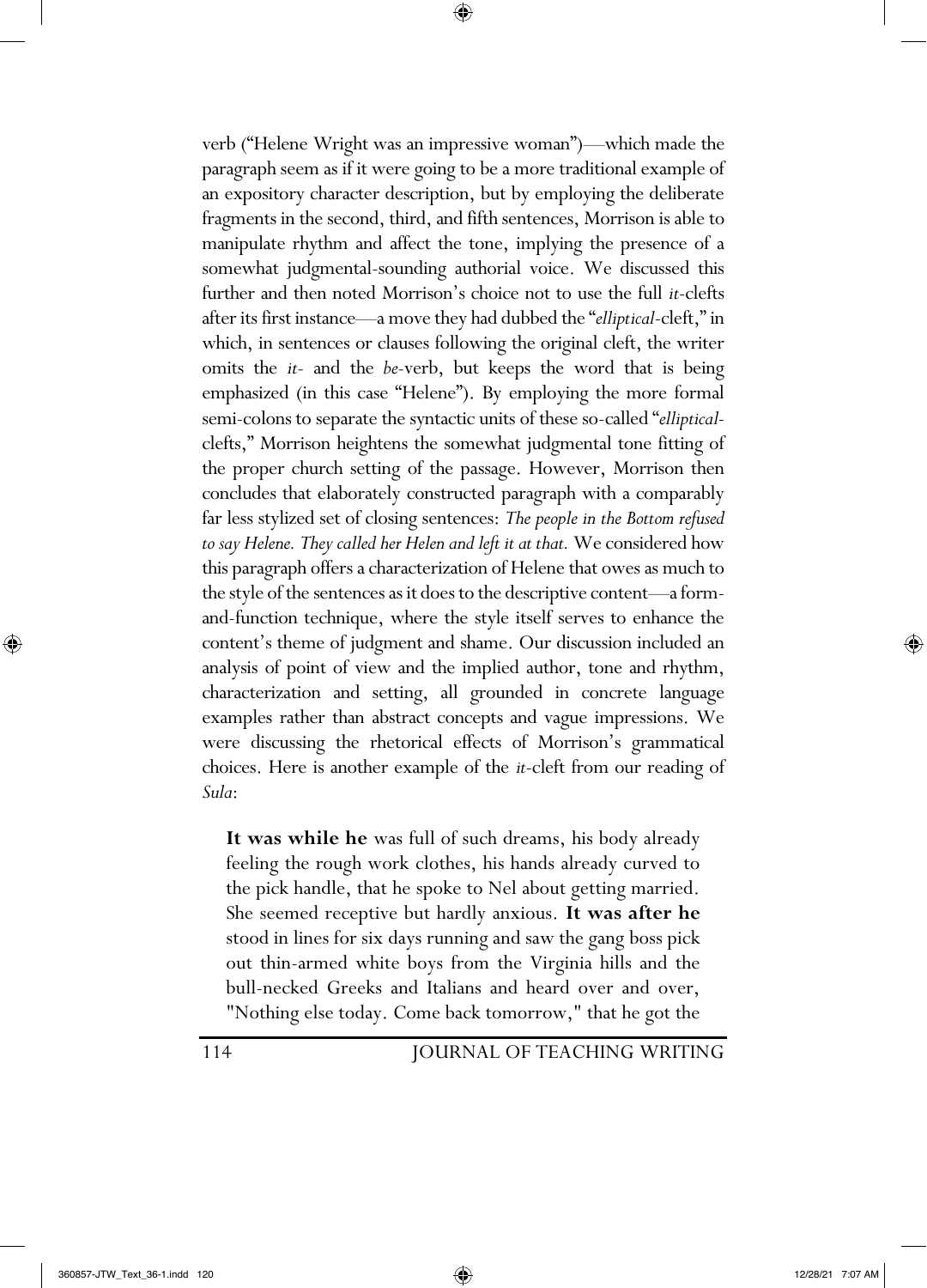message. So **it was rage**, rage and a determination to take on a man's role anyhow that made him press Nel about settling down (82).

⊕

## From *Sula* by Toni Morrison

Here we discussed how the use of this *it*-cleft allows Morrison to present a narrative summary with a style that keeps the passage from feeling like merely a dull summary; the use of the *it*-cleft foregrounds the language while emphasizing the temporal event and in so doing creates another layer of engagement both with the character's background, desires, and suffering, as well as the tone and the voice of the narration itself. The *it*-cleft affords the writer both rhetorical effects.

 After examining the passage, we discussed how Morrison's first *it*cleft provides backstory and narrative summary by framing a syntactic space for rich details supplied in the form of absolute phrases (*his body already feeling the rough work clothes, his hands already curved to the pick handle*).<sup>3</sup> The length of the second *it*-cleft, we noted, balances several coordinate structures that reproduce for the reader a sense of the monotonous repetition the character was feeling waiting for work. Going further, some students claimed that Morrison accomplishes this coordination while also packing the *it*-cleft with evocative details even including a micro-scene in that line of dialogue. Also, in terms of backstory and present action, the first two *it*-clefts set-up a cause and effect with time adverbs (*while, after*), preparing the reader for the last *it*-cleft which names the character's emotional reaction to those summarized events. This last *it*-cleft sentence contrasts the previous events with an emotional reaction that produces a change in the desires and determination of the character, an action that moves the story forward. Again, I want to stress that our analysis was grounded in observations about linguistic techniques producing literary effects. We all agreed that such literary effects would have taken another writer pages to create, but that Morrison was able to accomplish them in one paragraph.

 As we continued to read the novel as a mentor text, the students noticed more instances of Morrison's use of language. I'll offer two

TOOLS, NOT RULES 115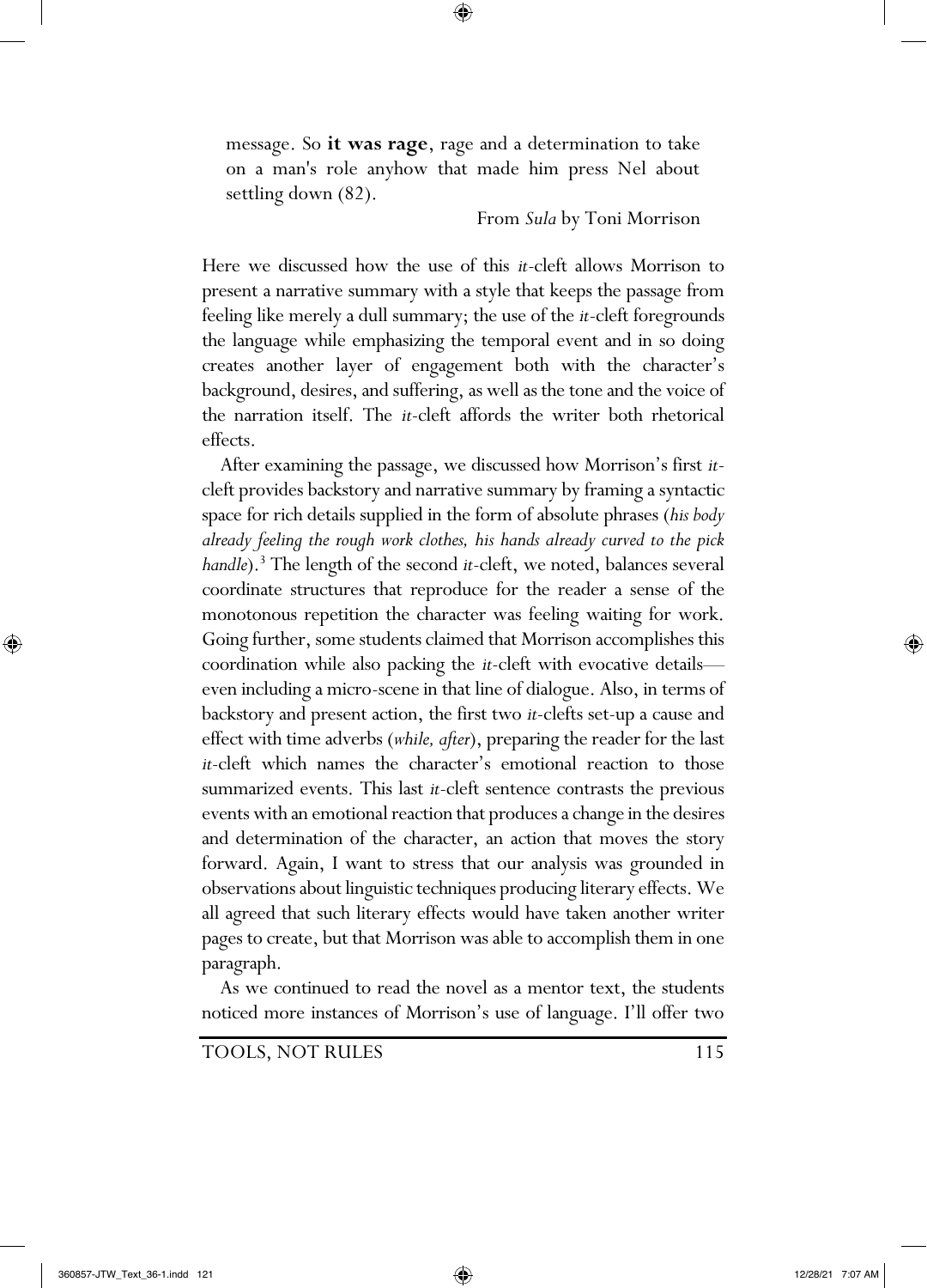final examples, also from *Sula*. I will highlight several different techniques we discussed:

⊕

But **it was the men** who gave her the final label, who fingerprinted her for all time. They were the ones who said she was guilty of the unforgivable thing—the thing for which there was no understanding, no excuse, no compassion. The route from which there was no way back, the dirt that could not ever be washed away. They said that Sula slept with white men (112).

From *Sula* by Toni Morrison

Remarking once more on the recurrent stylistic patterns in the novel, we then discussed how Morrison presents an entire narrative summary from a single *it*-cleft, packing the passage with repetition and "*elliptical*clefts." That elliptical style is clear for the reader, we agreed, because of the precision of her topicalized sentences, which helps to channel the reader easily through the paragraph, even one containing fragments. We noticed that the paragraph had cohesion because of Morrison's use of the given-new principle (Rossen-Knill 2013; Williams, 81): The *new* use of the noun "men" in the predicate of the *it*-cleft gets repeated as the *given* pronoun "who" in the front of the next clause, which then becomes the *given* pronoun "They" in the front of the next sentence. That sentence ends with a *new* idea "thing," which gets repeated after the dash and renamed "route" in the next sentence. This string of given-new elements leads to a last declarative sentence, again a deliberately unstylized bit of indirect dialogue: *They said that Sula slept with white men*. Morrison, we discussed, built her paragraph with all of those stylistic effects to lead the reader, once more, to what we called the "hard truth" in the novel, its hardness enacted by the plain uninflected sentence, which had similarities stylistically to the final sentence in the earlier paragraph: *They called her Helen and left it at that.* In that example, another plain declarative sentence of "hard truth" concluded a paragraph that was replete with stylistic virtuosity: in this case, fragments and repetitions.

## 116 JOURNAL OF TEACHING WRITING

⊕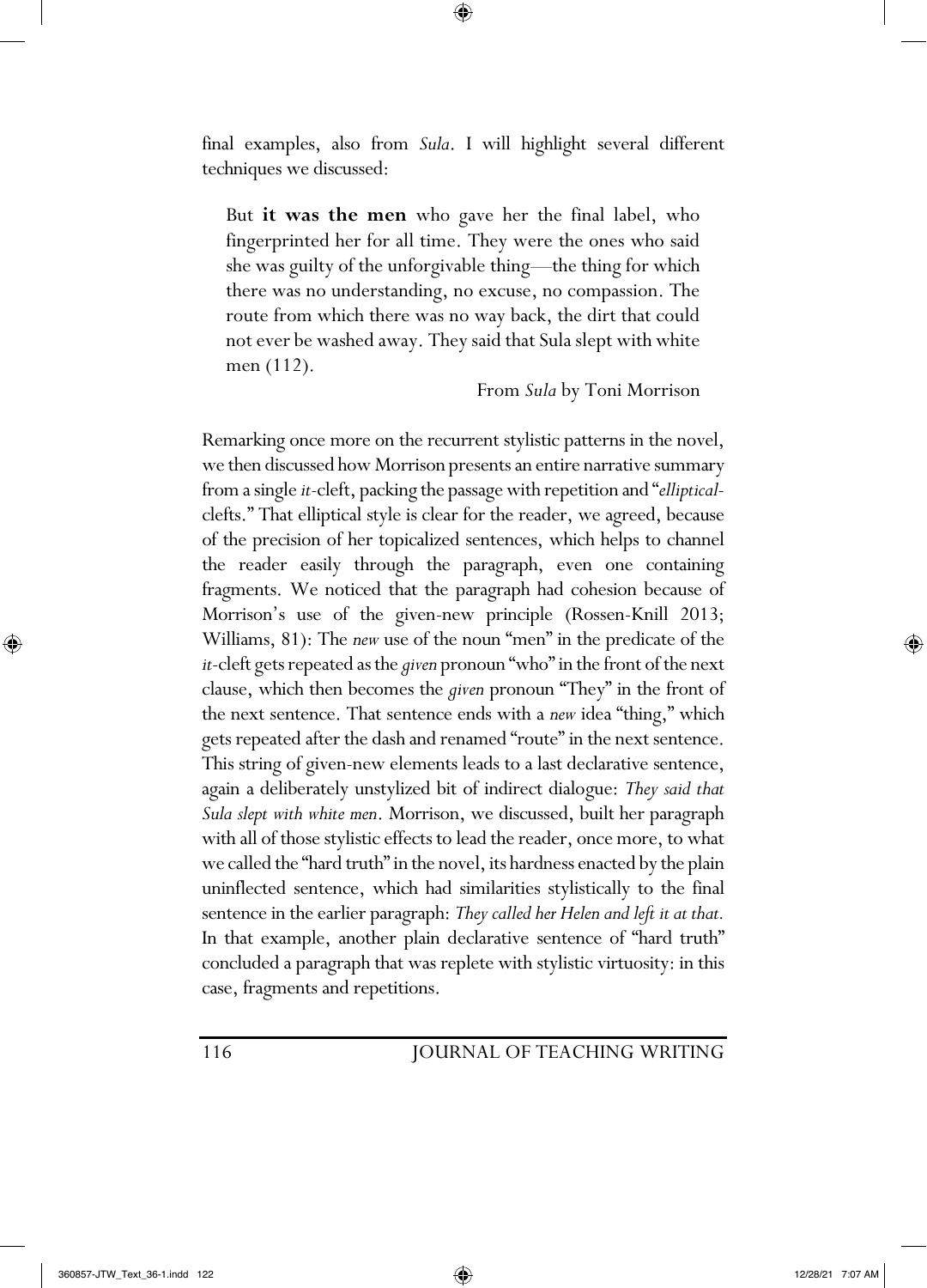Finally, we discussed a stand-alone *it*-cleft from *Sula* that functions much like the example from the Michael Connelly novel: a sudden interior change brought on by external forces, after which a character sees herself and her goals in a new light:

⊕

**It was on that train**, shuffling toward Cincinnati, that she resolved to be on guard—always (22).

From *Sula* by Toni Morrison

Giving my students practice working with these structures is important. And so, after discussing this example, I asked them again to rewrite the sentence without the *it*-cleft, after which we discussed what effects those changes brought about and which version they thought worked better for that moment in the story. One student version was this: *On the train, shuffling toward Cincinnati, she resolved to be on guard—always.* And another: *She resolved to be on guard—always on the train, shuffling toward Cincinnati.* Again, such syntactic rearrangement for its own sake, decontextualized from an authentic text, is of no use to a student writer; rather, in the context of the mentor text and with the lesson focused on meaning-making, such an in-class activity offers students opportunities to notice, discuss, and practice making language choices, to demonstrate their ability to describe *how* and *why* something is working and *what* exactly in the language has produced that effect.

## **In-Class Activity for** *It***-Cleft Practice:**

Another *it*-cleft activity I do with my students is to ask them to tell a short-short story *entirely* in *it*-clefts. I break them up into smaller groups and ask them to choose someone to write or type the piece out, which will be shared with the whole class. I offer them a small prompt to get them started: They must supply *it*-clefts near the beginning that answers the questions who, what, when, where, why, and how. From there they work collaboratively for about 20-25 minutes on the piece. Then I tell them to take away *all but one* of the *it*-clefts, preserving the one *it*-cleft that they agree, as a group, is the most important. We all gather afterward as a full class to read the pieces aloud and then discuss

TOOLS, NOT RULES 117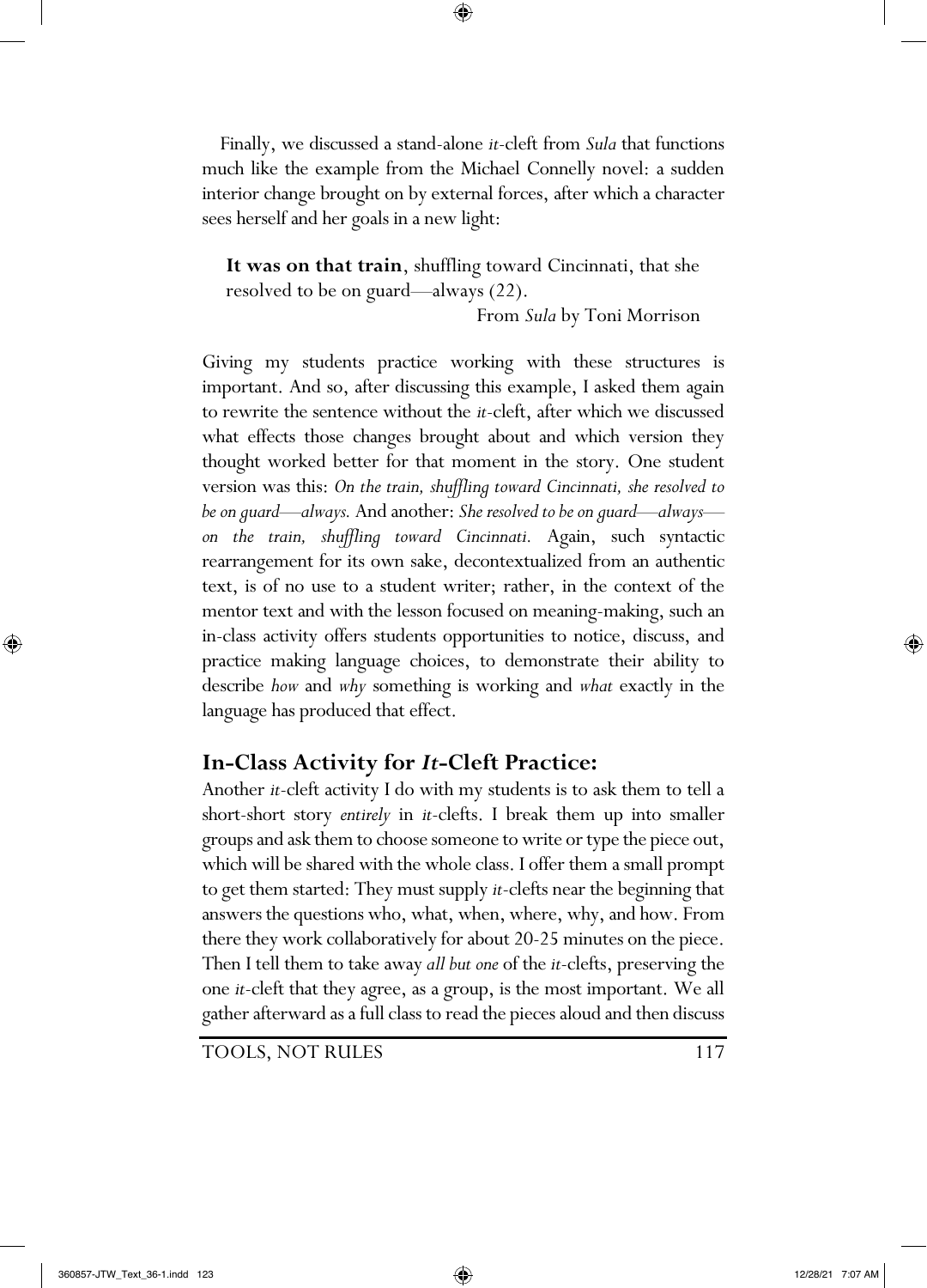why they chose their one surviving *it*-cleft, and what effects it has on the story. An example from one creative writing class is the following:

⊕

## Original:

It was once upon a time when this story took place. It was in a *kingdom with a new prince where this story took place. It was a young woman named Cinderella who lived there. It was with her evil stepsisters that she lived. It was an unhappy life that she lived with them. It was by the cinders that she toiled all day and night. It was one day when she was invited to the prince's ball. It was the prince's ball she attended. It was there that she met and fell in love with the prince. It was just before she was about to leave the ball that she lost a slipper. It was the prince who found it. It was the slipper's owner whom he did not know. It was the entire kingdom that he searched for its owner. It was Cinderella's door that he knocked on at last. It was Cinderella's evil sisters who claimed the slipper was theirs. But it was only Cinderella whose foot it fit. It was a wedding that they had and happily ever after that they lived.*

## Revision:

*Once upon a time, in a kingdom with a new prince, a young woman named Cinderella lived an unhappy life with her evil stepsisters, toiling all day and night by the cinders. One day, she was invited to the prince's ball, which she attended and where she met and fell in love with the prince. However, just before she was about to leave the ball, she lost a slipper. The prince found it, but did not know its owner. So he searched the entire kingdom. At last, he knocked on Cinderella's door. Her evil sisters claimed the slipper was theirs. But it was Cinderella whose foot it fit. Cinderella and the prince were married and lived happily ever after.* 

Asked how they arrived at the finished version, the students said they tried, with each *it*-cleft attempt, to provide the character and setting of the story, along with a ground situation. From there the challenge was to supply an inciting incident and build suspense toward a crisis moment followed by a denouement and a conclusion—all by using

118 JOURNAL OF TEACHING WRITING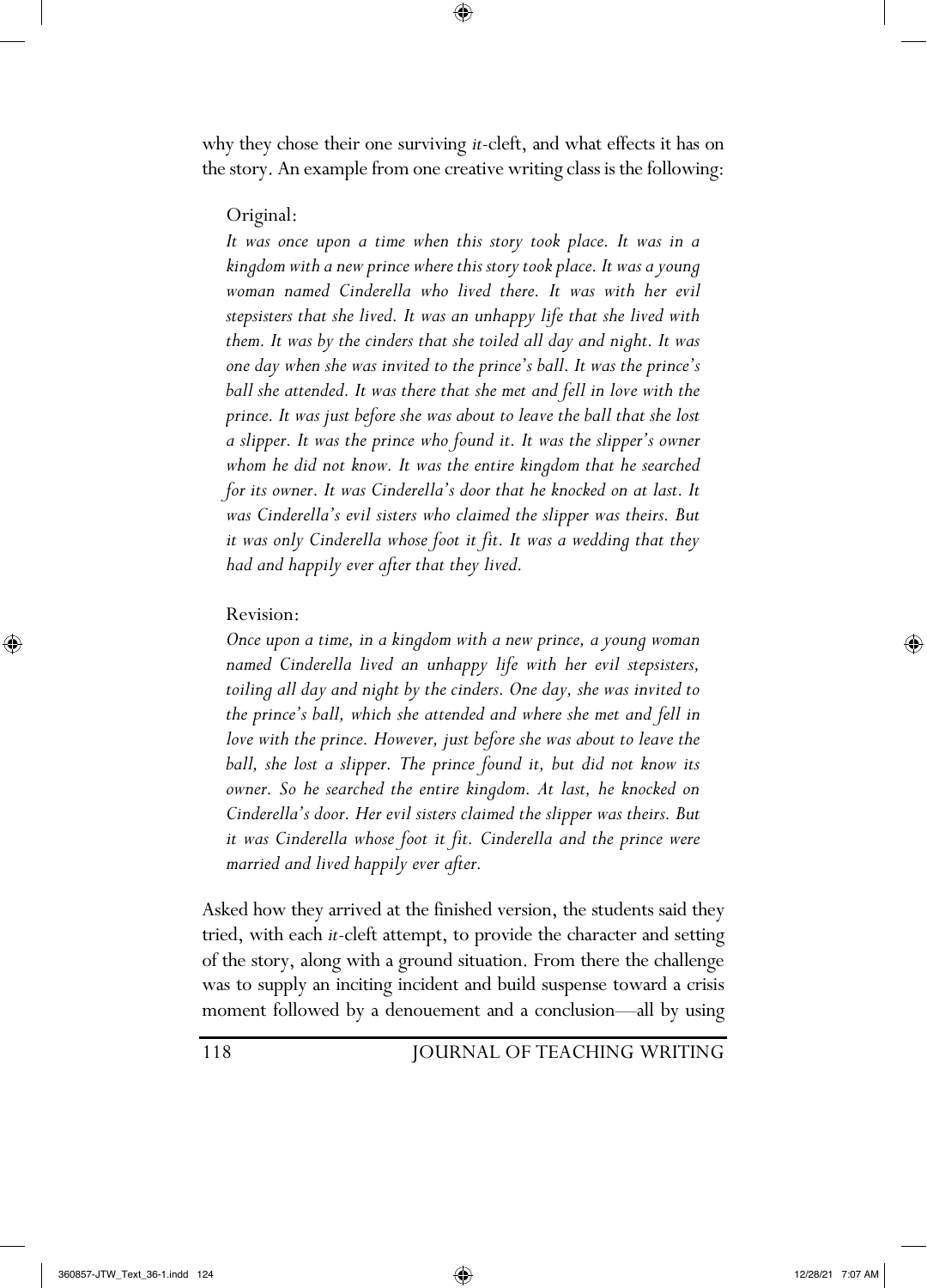only *it*-clefts. They reported that it was only when they had finished and discerned the story's full meaning in language and its dramatic shape that they discovered which *it*-cleft was the one to keep: *But it was Cinderella whose foot it fit*. They also described how stripping the emphasis from the other sentences helped them to consider how they could combine certain bits of information into fewer, longer sentences.

⊕

## **Conclusion**

Matthew Sumpter (2016) describes the current pedagogical state of the composition classroom as "lacking the means to thoroughly teach writers aesthetic techniques and the tools with which to manipulate language's rhythm, pace, sound, and appearance" (340). Sumpter's description might as easily be applied to current creative writing pedagogy and the role of grammar instruction and language awareness within it. Creative writing teachers who can incorporate grammars other than Standardized English (such as rhetorical grammar and systemic functional grammar discussed above) and who can describe and identify for their students the features of language that help produce greater meaning, those teachers are better able to support student writers in the creative writing classroom. Schleppegrell (2020) puts it clearly:

Being able to talk about these features of the language as well as model their use in other texts is an important knowledge about English for the language teacher…. This means knowledge about grammar and meaning; understanding about linguistic systems relevant to the ways different school subjects foreground particular meanings through their discursive practices and favored genres. Teachers can learn to identify and focus learners' attention on particular systems of English grammar, treating grammar not as a set of rules, but as a resource for meaning-making, and demonstrating the ways different subject areas draw on these language systems  $(20-21).$ 

## TOOLS, NOT RULES 119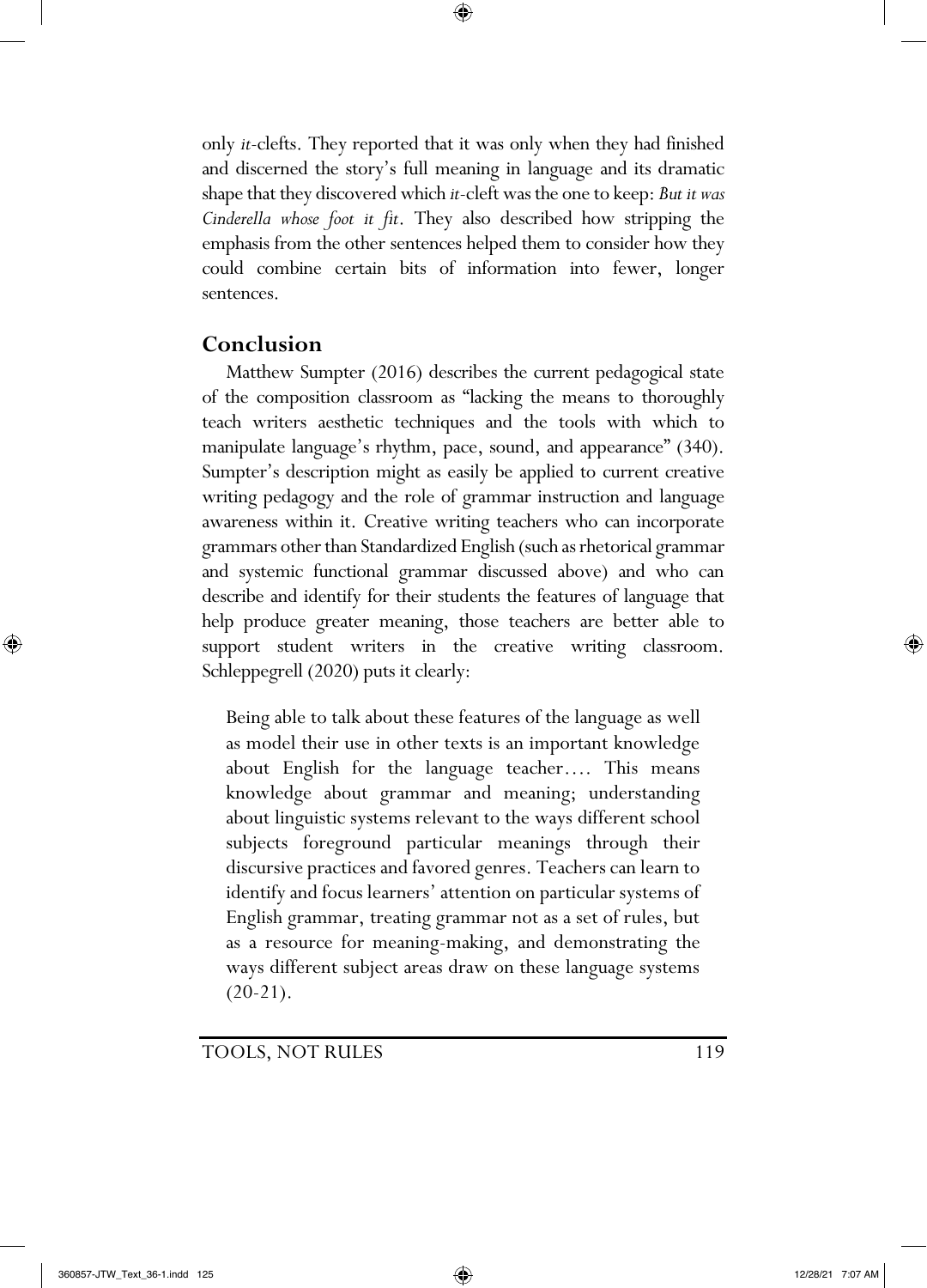My goal as a creative writing teaching is to help my students create their own grammar repertoire, a toolbox from which they can draw, when needed, consciously selected linguistic tools that will not only solve creative problems, but will also transfer to other rhetorical situations and language communities that they encounter. In the discussion above I have stressed the importance of fostering metalinguistic awareness in our creative writing students as a strategy to draw their attention to the ways they make meaning in their writing (Myhill et al. 2012; Myhill 2012, 2018; Schleppegrell 2007, 2013, 2020), an effort that can "create a dialogic space which allows students to think metalinguistically about their writing" (Myhill, 2018, 16). I share Myhill's pedagogical goal of opening up "a repertoire of possibilities for constructing meanings and not [teaching] about 'correct' or formulaic ways of writing" (Myhill 2012, 254).

⊕

 The ability to discuss explicitly such language-level concerns with my creative writing students has been a central method of my practice as a teacher. When creative writing students are able to analyze authentic mentor texts and articulate how language is consciously constructed to create meaning—and when those same students are able to identify and describe those meaning-making operations explicitly on the level of language—they are better prepared to notice and operationalize such language choices in their own writing and in the writing of their workshop mates, moving from offering vague, impressionistic responses to describing explicitly the specific grammatical choices writers make on the page and the effects those choices have in the work. Using a well-chosen mentor text enables teachers not only to highlight and analyze selected prose samples, but also to model and encourage high-quality dialogic talk about authentic texts, talk that can be extended to student manuscripts under discussion in the workshop. As a creative writing teacher who also teaches courses in rhetorical grammar, I am interested in and draw from functional theories of language, sharing with my students how grammar is relevant and generative in the creative writing workshop, how it supports discovery and creativity. This approach allows me to apply such methods in the context of my students' writing, where they—and we—can engage with it meaningfully.

120 JOURNAL OF TEACHING WRITING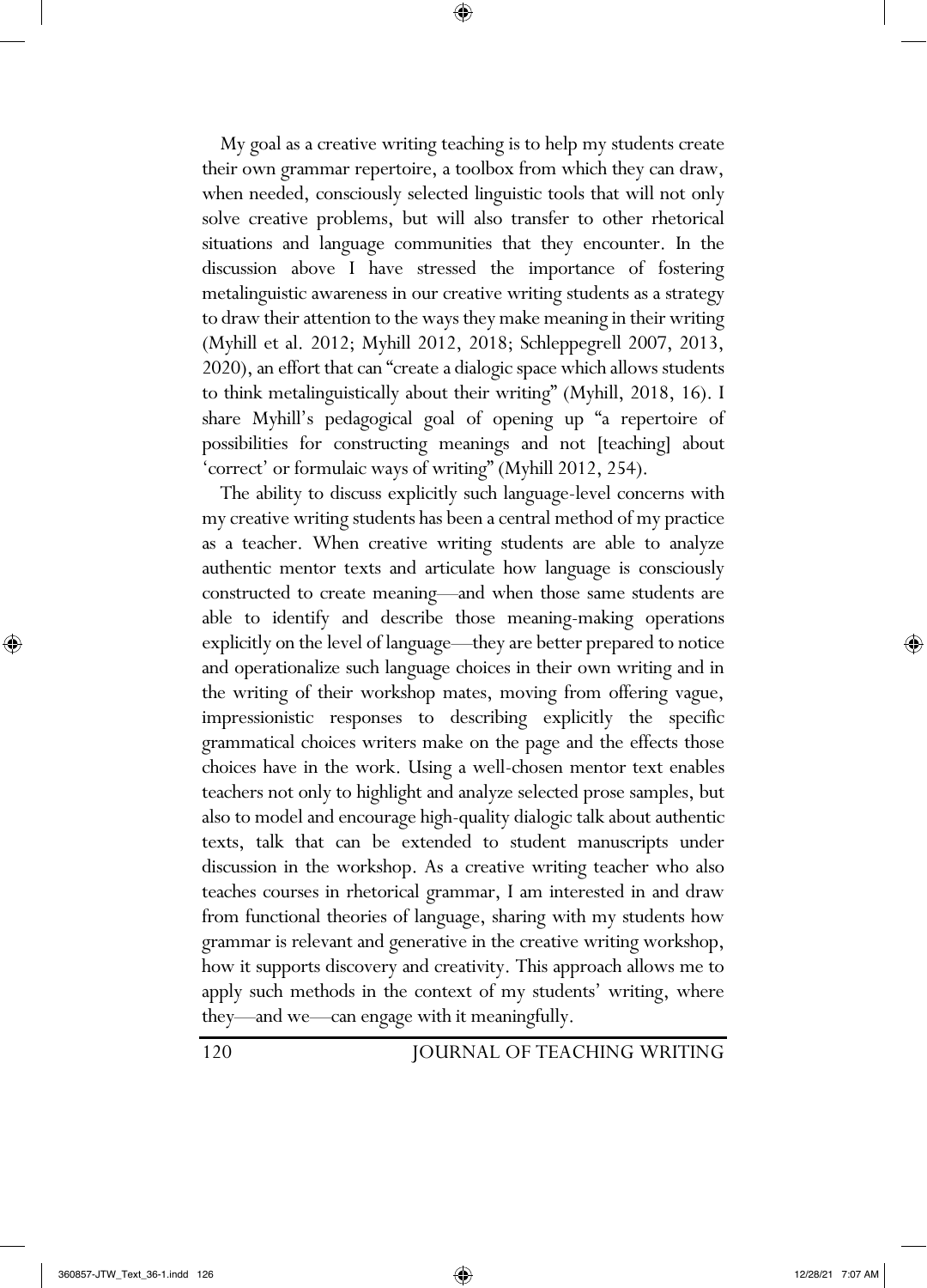⊕

 While the subject matter of language, let alone the field of linguistics, may be beyond the scope of what a creative writing teacher has time—or is trained—to cover in one semester-long workshop, language is nonetheless the raw material at the center of every creative writing classroom. To help our students understand what it can do and, perhaps more importantly, what they as writers *can do with it* is to equip them with a set of tools they can carry with them wherever they go.

#### **Notes**

<sup>1</sup>I always begin the class discussion by acknowledging my positionality as a white male professor teaching Toni Morrison to a diverse group of college writing students, understanding that any reading of a text will be highly situated historically, politically, and socially. Our goal is to discuss our various readings and interpretations and then to notice and consider the language features in the text that produced those interpretive moments.

<sup>2</sup>At different times, I have included exercises from the sentence pedagogies of Francis Christensen (1967), whose classroom methods for teaching his generative rhetoric of the sentence involved employing a "rich vocabulary." I agree with him when he says: "I cannot conceive any useful transactions between teacher and students unless they have in common a language for talking about sentences" (Christensen, 6).

<sup>3</sup>I should note that I conduct these creative-writing/grammatical-structure lessons with several other syntactic tools—absolutes, gerunds, participial phrases, relative clauses, prepositional phrases. We cover the respective sections in Kolln's *Understanding English Grammar* (2016) and analyze several examples in the same manner described with regard to the *it*-cleft, examples drawn from mentor texts and other authentic texts brought to class by me and by my students. We discuss the use of the grammatical structures as matters of craft and style, devices deliberately chosen by the author.

#### **Works Cited**

Adsit, Janelle. *Toward an Inclusive Creative Writing: Threshold Concepts to Guide the Literary Curriculum*. London: Bloomsbury, 2017.

TOOLS, NOT RULES 121

⊕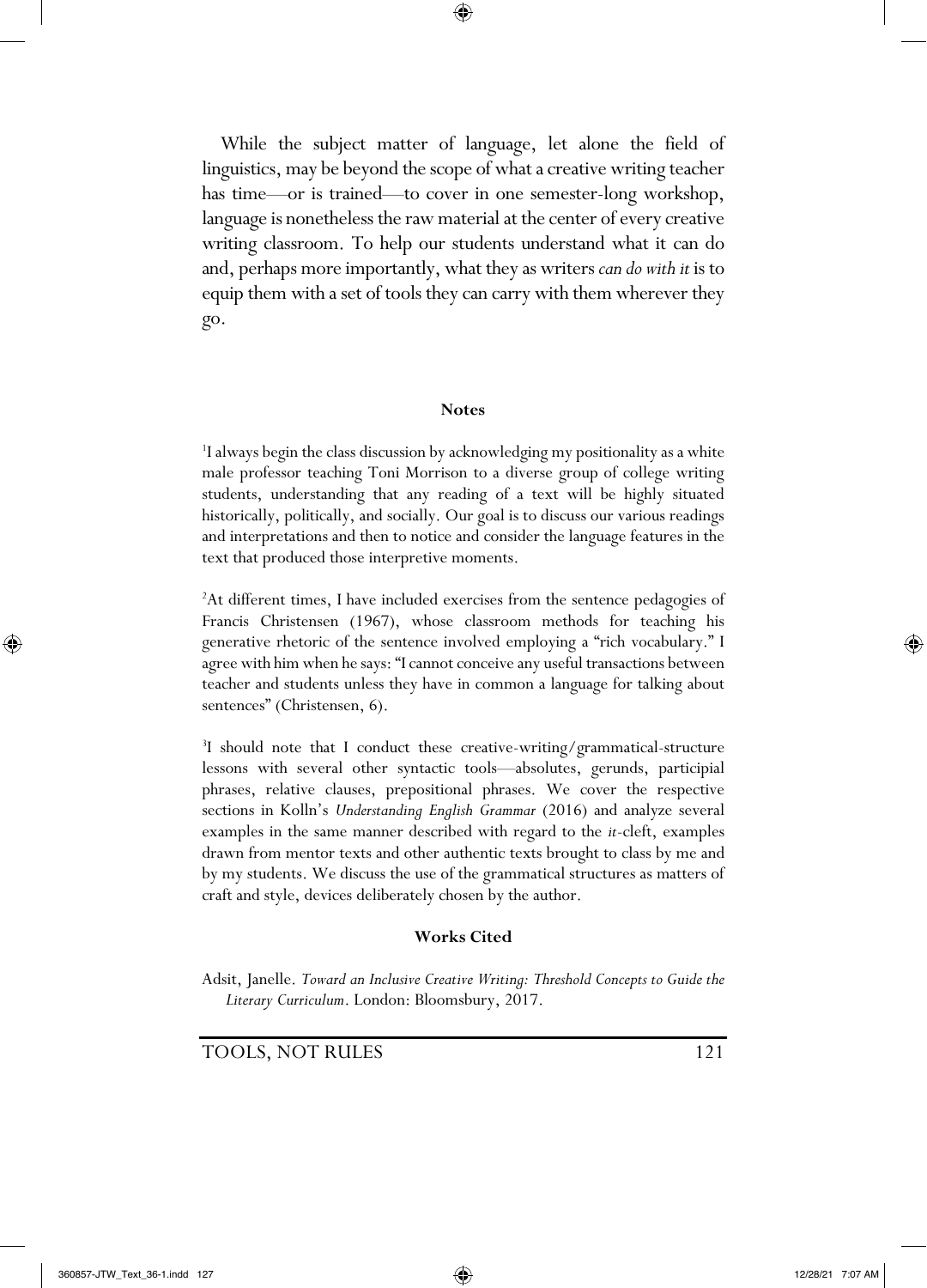Association for Writers and Writing Programs (AWP). "Recommendations on the Teaching of Creative Writing to Undergraduates." [www.awpwriter.org/guide/directors\_handbook\_recommendations\_on\_ the\_teaching\_of\_creative\_writing\_to\_undergraduates].

⊕

- Bishop, Wendy. *Released into Language: Some Options for Teaching Creative Writing*. Carbondale, IL: NCTE, 1990.
- Bogel, Fredric V., and Katherine K. Gottschalk. *Teaching Prose: A Guide for Writing Instructors*. New York: W.W. Norton & Company, 1988.
- Braddock, R. R., R. Lloyd-Jones, and L. Schoer, *Research in Written Composition*. Urbana, IL: National Council of Teachers of English. 1963.
- Burroway, Janet. *Writing Fiction: A Guide to Narrative Craft*. 3rd ed. New York: HarperCollins, 1992.
- Butler, Octavia E. *Bloodchild and Other Stories*. 2nd ed. New York: Seven Stories Press, 2005.
- Canagarajah, Suresh. *Translingual Practice: Global Englishes and Cosmopolitan Relations*. London: Routledge, 2012.
- Chavez, Felicia Rose. *The Anti-Racist Writing Workshop: How to Decolonize the Creative Writing Classroom*. Chicago, IL, 2021.
- Christensen, Francis. *Notes Toward a New Rhetoric: Six Essays for Teachers*. New York: Harper & Row, 1967.
- Committee of the Conference on College Composition and Communication. "Students' Rights to Their Own Language." *College Composition and Communication*, vol. 25, 1974, pp.1-18.
- Connelly, Michael. *The Late Show*. New York: Little, Brown and Company, 2017.
- Cruz, Rachelle. "We Need New Metaphors: Reimagining Power in the Creative Writing Workshop." *Poets & Writers*, September/October, vol. 48, no. 5. 85-87. 2020.
- Crystal, David. "Language Play and Linguistic Intervention." *Child Language Teaching and Therapy*, vol. 12, no. 3,1996, pp. 328-44.
- D'Aguiar, Fred. "Towards a New Creative Writing Pedagogy." *Writer's Chronicle,* October/November 2016. [www.awpwriter.org/magazine\_media/writers\_chronicle\_view/4118/to

wards\_a\_new\_creative\_writing\_pedagogy].

Dawson, Paul A. "Historicising 'Craft' in the Teaching of Fiction." *New Writing: The International Journal for the Practice and Theory of Creative Writing*, vol. 5, no. 3, 2008. 211-224. DOI: 10.1080/14790720802499630.

Delany, Samuel R. *About Writing: Seven Essays, Four Letters, & Five Interviews*. Middletown, Connecticut: Wesleyan University Press, 2013.

Depraetere, Ilse, and Chad Langford. *Advanced English Grammar: A Linguistic Approach*. 2nd ed. London: Bloomsbury Academic, 2020.

122 JOURNAL OF TEACHING WRITING

⊕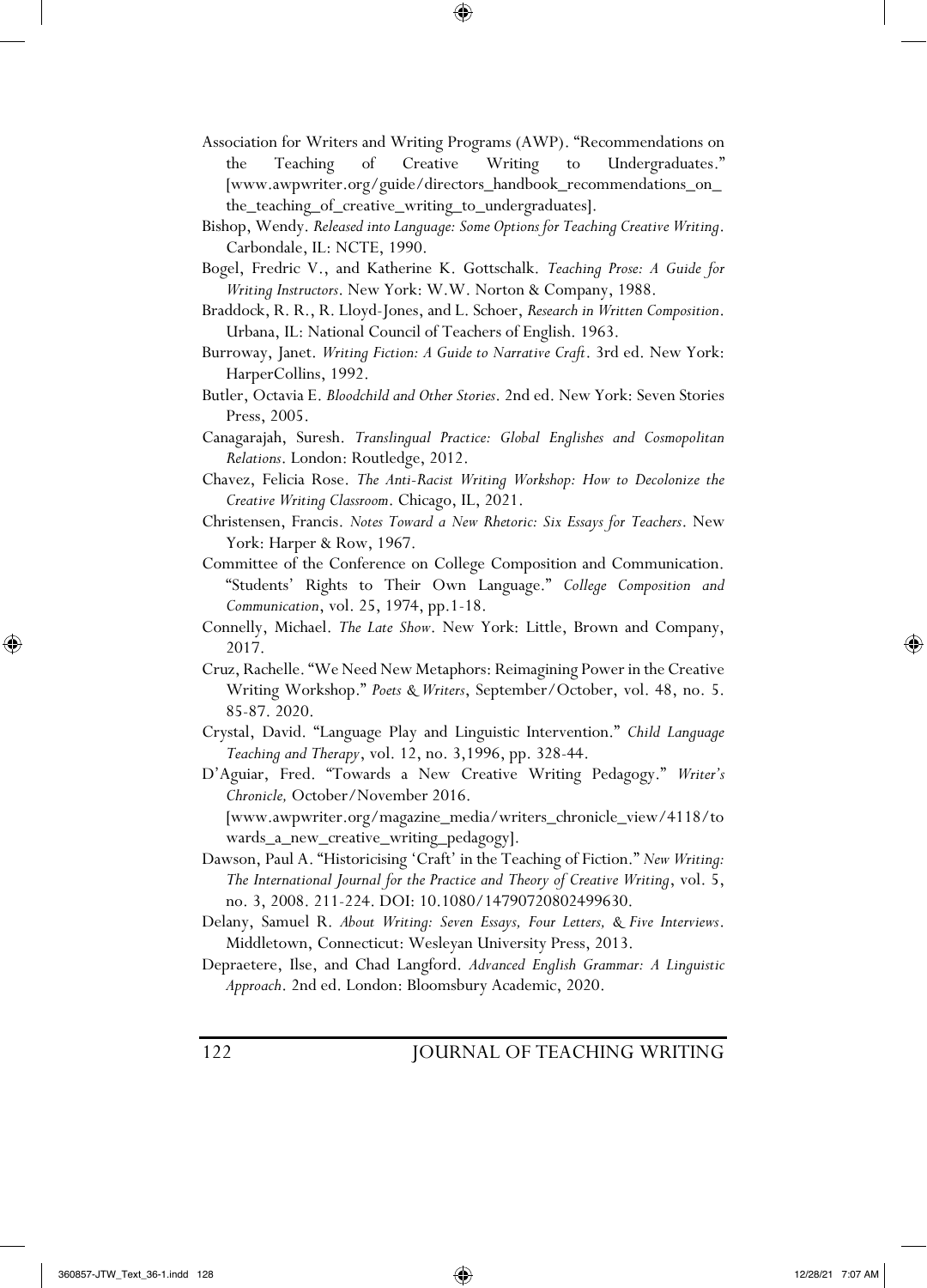Donnelly, Dianne. *Establishing Creative Writing Studies as an Academic Discipline*, Bristol: Multilingual Matters, 2012.

⊕

- Elbow, Peter. *Writing Without Teachers*. London: Oxford University Press, 1973.
- ---, *Writing With Power*. London: Oxford University Press, 1981.

Gardner, John. *The Art of Fiction*. New York: Vintage Books, 1991.

- Gere, Anne Ruggles, Anne Curzan, J W Hammond, Sarah Hughes, Ruth Li, Andrew Moos, Kendon Smith, Kathryn Van Zanen, Kelly L. Wheeler, and Crystal J. Zanders. "Communal Justicing: Writing Assessment, Disciplinary Infrastructure, and the Case for Critical Language Awareness." *College Composition and Communication*; vol. 72, no. 3, (Feb 2021), pp.384-412.
- Halliday, M.A. K. "Linguistic Function and Literary Style: An Inquiry into The Language of William Golding's The Inheritors." *Literary Style: A Symposium*. Ed. Seymour Chatman. London and New York: Oxford University Press, 1971, pp.330-68.
- Halliday, M. A. K., and Christian M. I. M Matthiessen. *An Introduction to Functional Grammar*. 3rd ed. New York: Oxford, 2004.
- Hancock, Craig. *Meaning-Centered Grammar: An Introductory Text*. London: Equinox, 2005.
- Harper, Graeme, ed. *Changing Creative Writing in America: Strengths, Weaknesses, Possibilities*. Bristol: Multilingual Matters, 2018.
- Hewings, Ann, and Martin Hewings. "Impersonalizing Stance: A Study of Anticipatory 'it' in Student and Published Academic Writing." *Applying English Grammar: Functional and Corpus Approaches*. Eds. Caroline Coffin, Ann Hewings, and Kieran O'Halloran. London, UK: Hodder Arnold, 2004, pp.101–116.
- Hillocks, G. "What Works in Teaching Composition: A Meta-analysis of Experimental Treatment Studies." *American Journal of Education*, vol. 93, no. 1, 1984, pp.133-70.
- Baker-Bell, April. *Teaching to Transgress: Education as the Practice of Freedom*. New York: Routledge. 1994.
- Horner, Bruce. "Rewriting Creative Writing." *Changing Creative Writing in America: Strengths, Weaknesses, Possibilities*. Ed. Graeme Harper. Bristol: Multilingual Matters, 2018, pp. 112-31.
- Hunter, Evan. *Happy New Year, Herbie and Other Stories*. New York: Pocket Books, 1964.
- Jespersen, Otto. *Essentials of English Grammar*. London: George Allen & Unwin Ltd, 1933.
- Jones, Susan, Debra Myhill, and Trevor Bailey. "Grammar for Writing? An Investigation of the Effects of Contextualised Grammar Teaching on Students' Writing." *Reading and Writing*. Online Sept 2012.

TOOLS, NOT RULES 123

⊕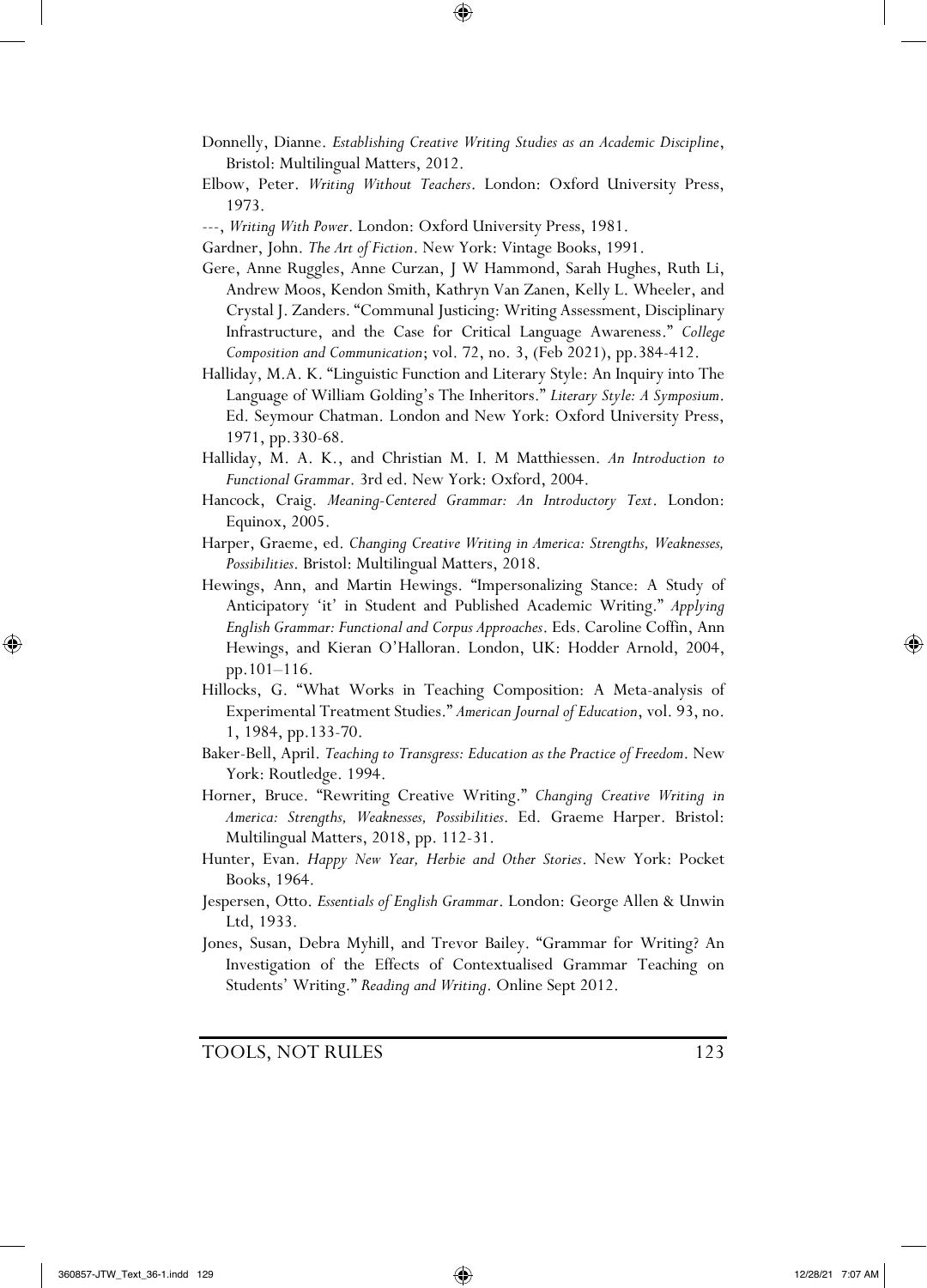Jordan, June. "Nobody Mean More to Me Than You and the Future Life of Willie Jordan." *Harvard Educational Review*, vol. 58, no. 3, 1988, pp. 363- 75.

⊕

- Khan, Geoffrey. "Copulas, Cleft Sentences and Focus Markers in Biblical Hebrew." *Ancient Texts and Modern Readers: Studies in Ancient Hebrew Linguistics and Bible Translation*. Eds. Gideon R. Kotzé, Christian S. Locatell, John A. Messarra. Netherlands, Brill, 2019.
- King, Stephen. *On Writing: A Memoir of the Craft*. New York: Simon & Schuster, 2000.
- Kirsch, Sharon J. "'Suppose a Grammar Uses Invention': Gertrude Stein's Theory of Rhetorical Grammar." *Rhetoric Society Quarterly*, vol. 38, no. 3, 2008, pp. 283–310.
- Kolln, Martha. "Rhetorical Grammar: A Modification Lesson." *English Journal*, vol. 85 no.7 1996, pp. 25-31.
- ---, and Loretta Gray. *Rhetorical Grammar: Grammatical Choices, Rhetorical Effects*. 6th ed. New York: Pearson Education, 2010.
- ---, and Loretta Gray, and Joseph Salvatore. *Understanding English Grammar*. 10th ed. New York: Pearson Education, 2016.
- ---, and Craig Hancock. "The Story of English Grammar in United States Schools." *English Teaching: Practice & Critique*, vol. 4, no. 3, 2005 pp.11–31
- Leahy, Anna. *Power and Identity in the Creative Writing Classroom: The Authority Project*. Buffalo: Multilingual Matters, 2005.
- Leech, Geoffrey. *Language in Literature: Style and Foregrounding*. United Kingdom, Taylor & Francis, 2014.
- Le Guin, Ursula K. *Steering the Craft: Exercises and Discussions on Story Writing for the Lone Navigator or the Mutinous Crew*. Portland: The Eighth Mountain Press, 1998.
- Lim, Shirley Geok-lin. "Lore, Practice, and Social Identity in Creative Writing Pedagogy: Speaking with a Yellow Voice." *Pedagogy*, vol. 10, no.1,January 2010, pp. 79–93.
- ---,"Creative Writing Pedagogy for World Englishes Students" *World Englishes*, vol. 34, no.3, September 2015, pp. 336-54.

Lippi-Green, R. *English with an Accent: Language, Ideology, and Discrimination in the United States* (2nd ed.). Routledge, 2012.

Lirola, María Martínez. "Systemic Functional Approximation to the Use of the Cleft Sentence and Reversed Pseudo-Cleft Sentence in English in a Narrative Sample of the African Writer Alan Paton." *Working Papers*, 10. Departamento de Filología Inglesa, Universidad de Alicante. 2005. [moam.info/working-papers10-core\_5c196823097c47e3458b45f4.html].

## 124 JOURNAL OF TEACHING WRITING

⊕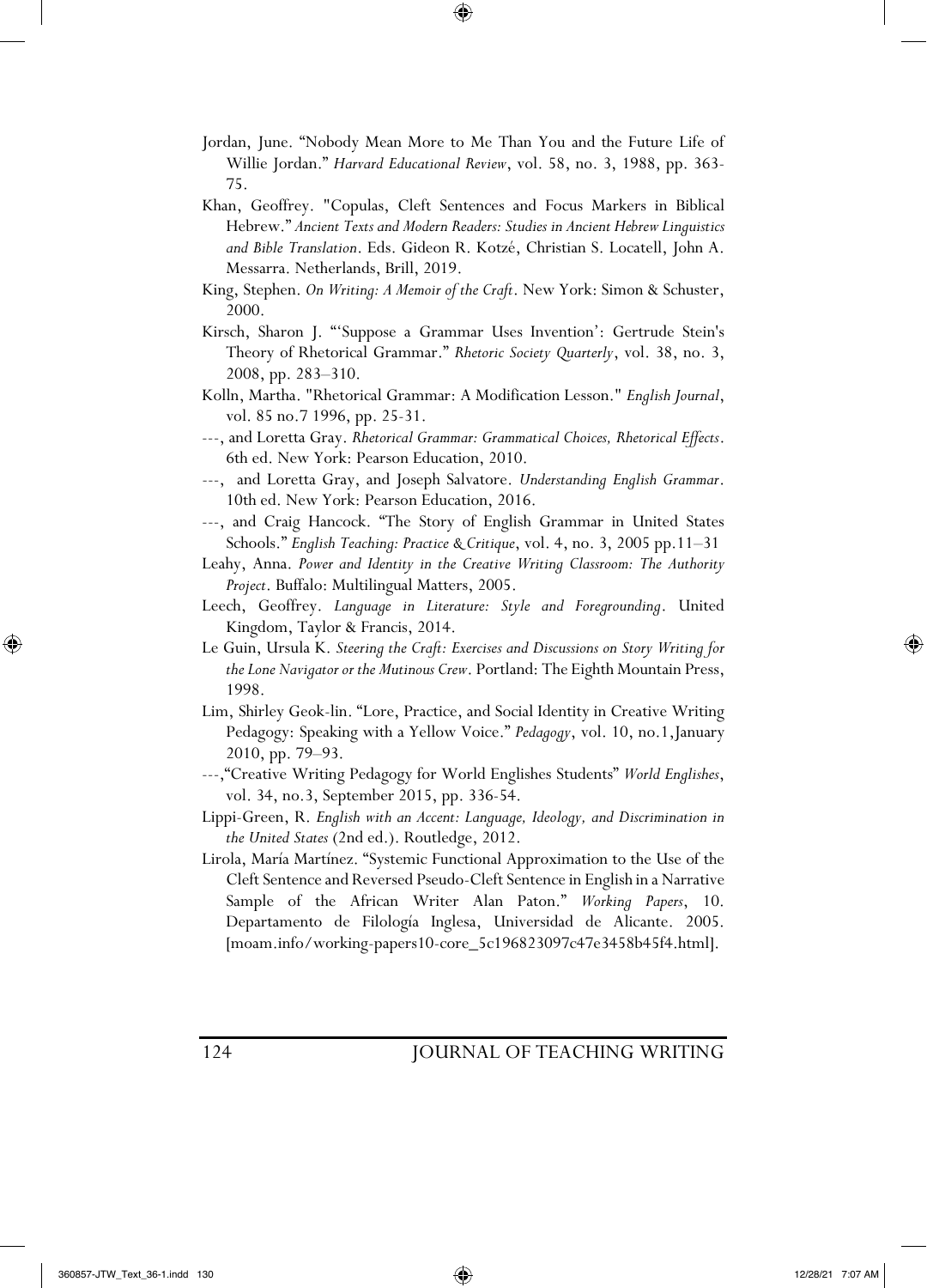Lu, Min-Zhan. "Redefining the Literate Self: The Politics of Critical Affirmation." *College Composition and Communication*, vol. 51, no. 2, 1999, pp. 172–194.

⊕

- ---, and Bruce Horner. "Translingual Literacy, Language Difference, and Matters of Agency." *College English*, vol. 75, no. 6, 2013, pp. 582–607.
- MacDonald, Susan Peck. "Chandler's American Style." *Style*, vol. 39, no. 4, 2005, pp. 448–67.
- McEwan, Ian. *First Love, Last Rites*. New York: Vintage, 1975.
- Micciche, Laura R. "Making a Case for Rhetorical Grammar." *College Composition and Communication*, vol. 55, no. 4, June 2004, pp.716-37.
- Morrison, Toni. Interview. *Anything Can Happen: Interviews with Contemporary American Novelists*. Eds. Tom LeClair and Larry McCaffery. Illinois: University of Illinois Press, 1983.
- Morrison, Toni. *Sula*. New York: Knopf, 1973.
- Mura, David. *A Stranger's Journey, Race, Identity, and Narrative Craft in Writing*. Georgia: University of Georgia Press, 2018.
- Myhill, Debra. "Grammar as a Meaning-Making Resource for Language Development." Contribution to a special issue *Working on Grammar at School in L1 Education: Empirical Research Across Linguistic Regions*. L1-Educational Studies in Language and Literature, 18, 2018. 1-21. [doi.org/10.17239/L1ESLL-2018.18.04.04].
- ---. "The Ordeal of Deliberate Choice: Metalinguistic Development in Secondary Writers." *Past, Present, and Future Contributions of Cognitive Writing Research to Cognitive Psychology*. Ed. Virginia Wise Berninger. New York: Psychology Press/Taylor Francis Group, 2012, pp. 247-74.
- ---. "Principled Understanding? Teaching the Active and Passive Voice." *Language and Education*, vol. 17, no. 5 2003 pp. 355-70.
- ---. and Susan Jones, Annabel Watson and Helen Lines. "Playful Explicitness with Grammar: A Pedagogy for Writing." *Literacy*, vol. 47, no. 2, 2012, pp. 103-11.
- Noguchi, Rei R. "Focusing Transformations/Emphatic Positioning." *Including Students in Academic Conversations: Principles and Strategies for Teaching Themebased Writing Courses Across the Disciplines*. Eds. Deborah F. Rossen-Knill and Tatyana Bakhmetyeva. New York: Hampton Press, 2011 pp.194-203.
- ---. *Grammar and the Teaching of Writing: Limits and Possibilities*. Urbana: NCTE, 1991.

Oliver, Mary. *Blue Pastures*. Orlando: Harcourt, 1995.

- Phillips, Bill. *Body For Life: 12 Weeks to Mental and Physical Strength*. New York: William Morrow, 1999.
- Poddar, Namrata. "Return to the MFA: A Call for Systemic Change in the Literary Arts" *Poets & Writers*, September/October, vol. 48, no. 5., 2020, pp. 80-4.

TOOLS, NOT RULES 125

⊕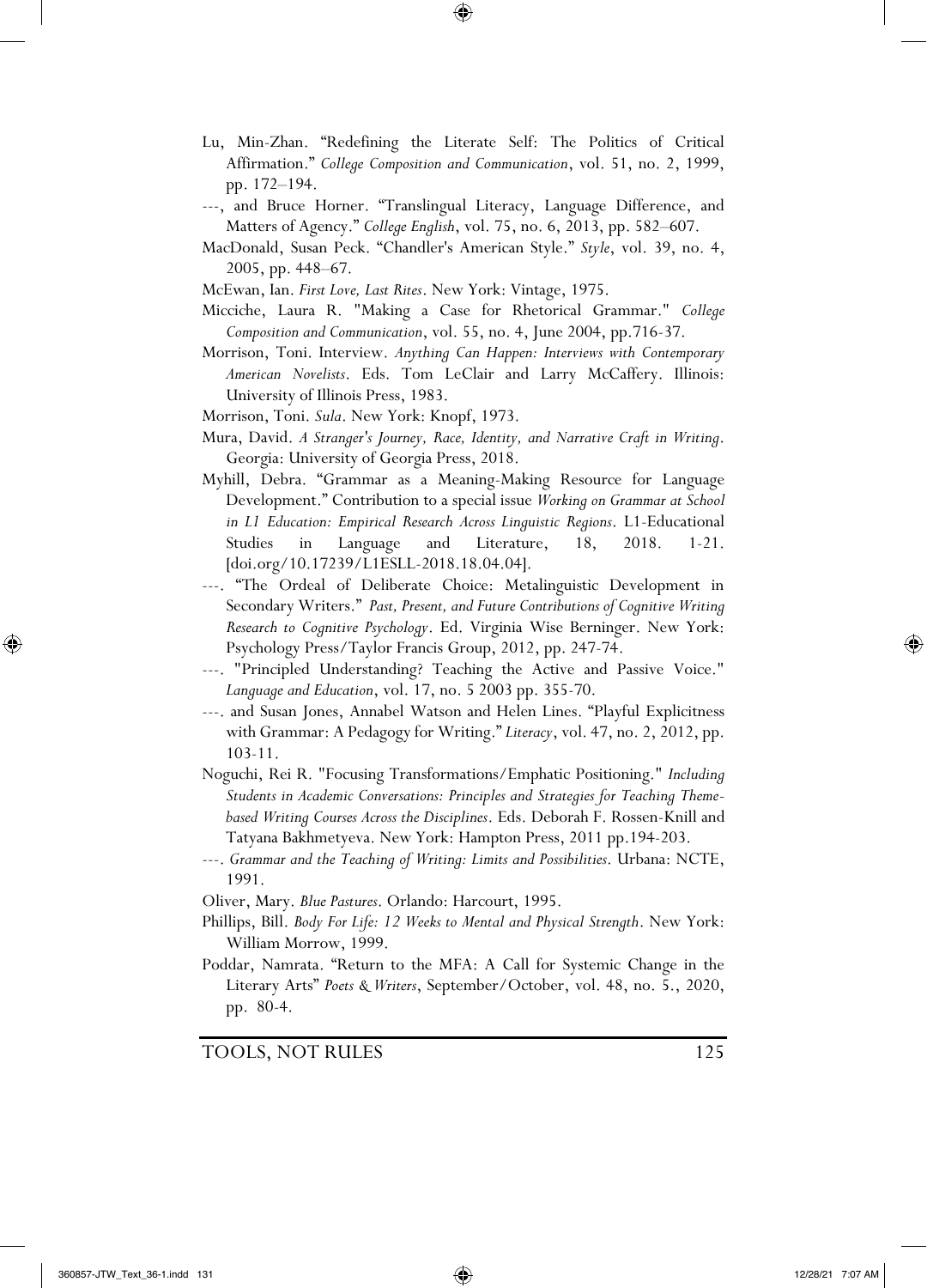Prose, Francine. *Reading Like a Writer*. New York: Harper Perennial, 2007.

Rankine, Claudia. "In Our Way: Racism in Creative Writing." *Writer's Chronicle*. October/November 2016.

⊕

[www.awpwriter.org/magazine\_media/writers\_chronicle\_view/4120/].

Rekdal, Paisley. *Appropriate: A Provocation*. New York: W.W. Norton, 2021.

- Ritter, Kelly and Stephanie Vanderslice. *Can It Really Be Taught? Rethinking Lore in Creative Writing Pedagogy*, Heinemann, 2007.
- Rossen-Knill, Deborah. "Creating and Manipulating Fictional Worlds: A Taxonomy of Dialogue in Fiction." *Journal of Literary Semantics*. XXVIII/1 1999, pp.20-45.
- ---."Flow and the Principle of Relevance: Bringing Our Dynamic Speaking Knowledge to Writing." *Journal of Teaching Writing*, vol.26, no.1, 2011, pp. 39-67.
- ---."Refining the Given-New Expectation for Classroom Use: A Lesson in the Importance of Audience." *Journal of Teaching Writing*, vol. 28, no.1, 2013, pp. 21-51.
- Salesses, Matthew*. Craft in the Real World: Rethinking Fiction Writing and Workshopping*, New York: Catapult, 2021.
- Sandick, Phil. "Lore 2.0: Creative Writing as History." *Can Creative Writing Really Be Taught? Resisting Lore in Creative Writing Pedagogy*. Eds. Stephanie Vanderslice and Rebecca Manery. London: Bloomsbury, 2017, pp. 108- 122.
- Schleppegrell, Mary J. "The Knowledge Base for Language Teaching: What Is the English to Be Taught as Content?" *Language Teaching Research*, vol. 24, no. 1, Jan. 2020, pp.17–27.
- ---."The Role of Metalanguage in Supporting Academic Language Development" *Language Learning*, vol. 63, Issue s1. 2013, pp.153-170.
- ---. "At last: The Meaning in Grammar." *Research in the Teaching of English*, vol. 42, no. 1, 2007, pp.121–28.
- Selgin, Peter. "Revision: Real Writers Revise," *Gotham Writers' Workshop: Writing Fiction: The Practical Guide From New York's Acclaimed Creative Writing School*. Ed. Gotham Writers' Workshop. London: Bloomsbury. 2003, pp. 213-36.
- Shapiro, Shawna. "'Words That You Said Got Bigger': English Language Learners' Lived Experiences of Deficit Discourse." *Research in the Teaching of English*, vol. 48, no. 4, 2014, pp. 386–406.
- Sledd, James. "Grammar for Social Awareness in Time of Class Warfare." *English Journal*, vol.85, no.7, 1996, pp.59-63.
- Smitherman, Geneva. "Raciolinguistics, 'Mis-education,' and Language Arts Teaching in the 21st Century." *Language Arts Journal of Michigan*, vol.32, no.2, 2017, pp.3–12

126 JOURNAL OF TEACHING WRITING

⊕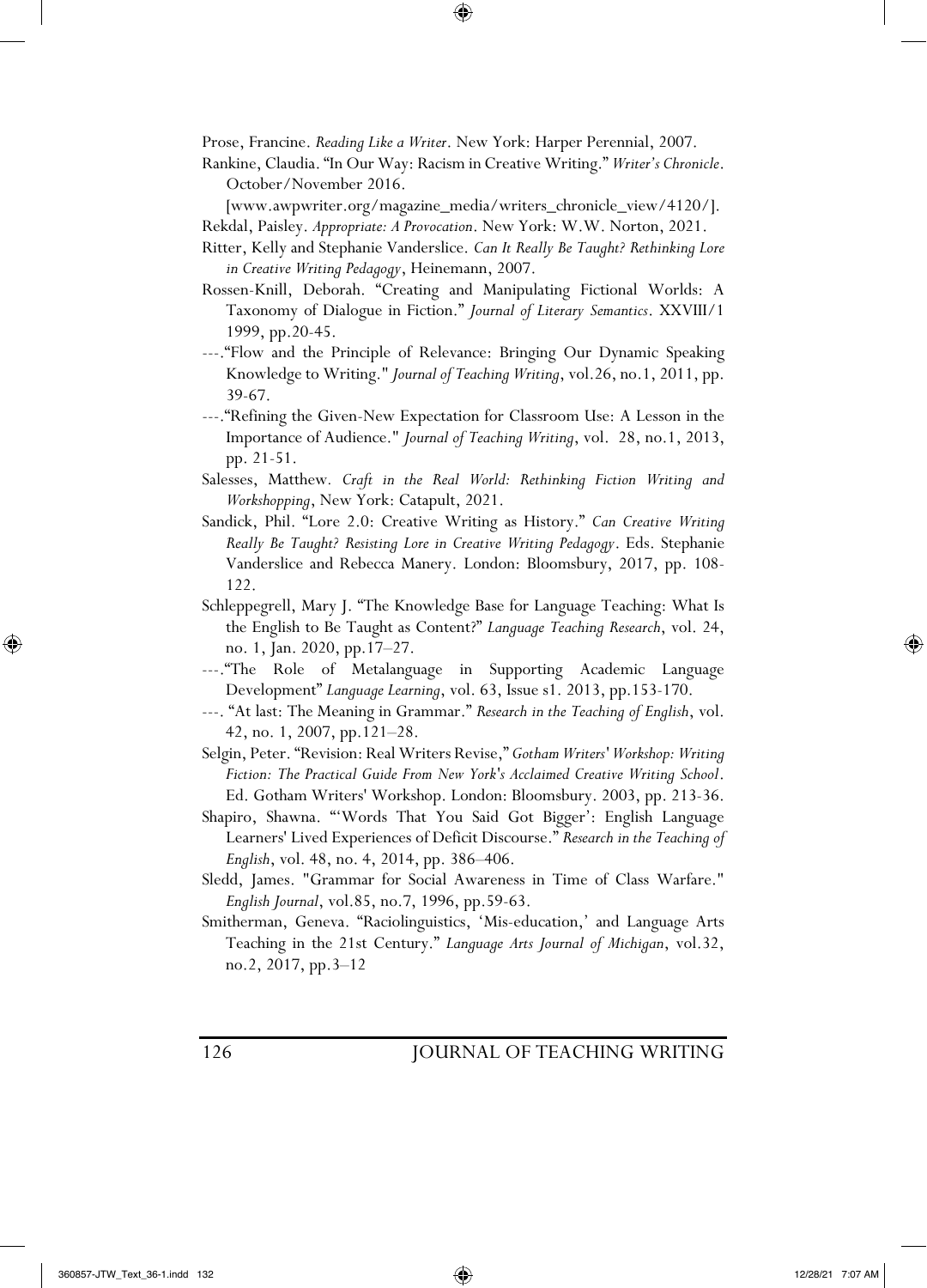Staples, Heidi Lynn. "Metaphors We Teach By." *Beyond the Workshop: Creative Writing Theory and Pedagogy*. Ed. Paul Perry. London: Kingston University Press, pp. 31-40.

⊕

- Sumpter, Matthew. "Shared Frequency: Expressivism, Social Constructionism, and the Linked Creative Writing-Composition Class." *College English*, vol. 78 no.4, 2016, pp. 340-61.
- Udelson, Jon. "Bad Grades, Making Bank, and Hating Piano: The Divergent Trajectories of Two Creative Writers' Semiotic Becomings.*" Journal of Creative Writing Studies*: vol. 6, no. 1, Article 15, 2021.
- Vande Kopple, William. *Clear and Coherent Prose: A Functional Approach*. Glenview: Scott, Foresman and Company, 1989.
- Vanderslice, Stephanie, and Rebecca Manery, eds. *Can Creative Writing Really Be Taught? Resisting Lore in Creative Writing Pedagogy*. London: Bloomsbury, 2017.
- Waite, Stacey. "Teaching Queer: Possibilities for Writing, Reading, and Knowing." PhD thesis, University of Pittsburgh. 2011.
- Williams, Joseph M*. Style: Ten Lessons in Clarity and Grace*. 7th ed. New York: Longman, 2003.

#### **APPENDIX**

In-Class Activity: The following two passages are from published short stories by Ian McEwen and Evan Hunter. After having read the two stories, students can describe and discuss the differences between the uses of the *it*-cleft in the two short samples below. Each author uses the *it*-cleft to introduce a new character in the story. What syntactic features are similar? What syntactic features are different? How do these choices contribute to the fiction's meaning? Have the students discuss how the meaning is produced by the use of the *it*-clefts.

Raymond was fifteen then, a year older than I was, and though I counted myself his intellectual superior–which was why I had to pretend to understand the significance of his finger–**it was Raymond** who knew things, **it was Raymond** who conducted my education. **It was Raymond** who initiated me into the secrets of adult life which he understood himself intuitively but never totally. The world he showed me, all its fascinating detail, lore and

TOOLS, NOT RULES 127

⊕